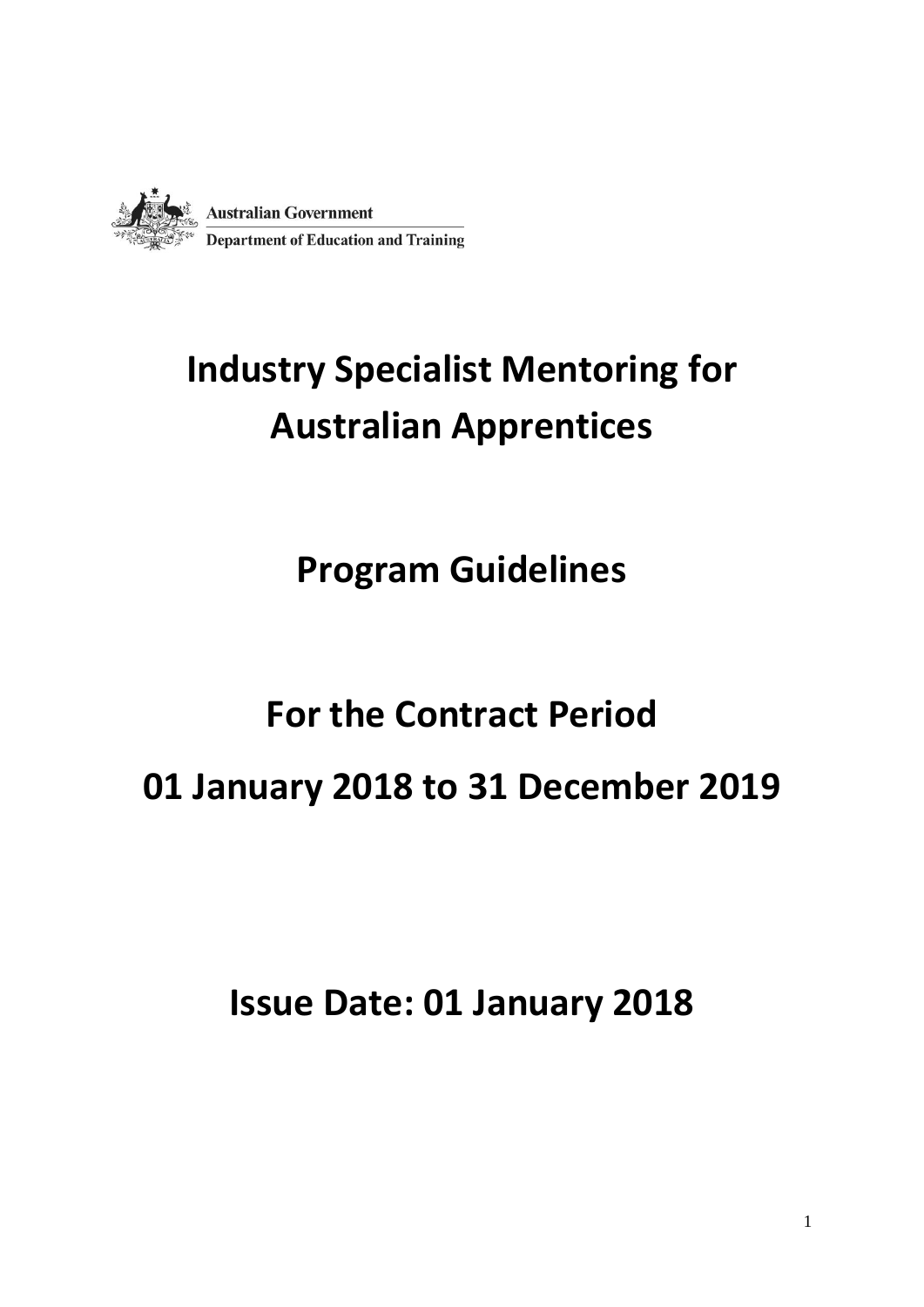#### **TABLE OF CONTENTS**

| $\mathbf{3}$   |  |
|----------------|--|
|                |  |
| $5 -$          |  |
| 6              |  |
| $\overline{7}$ |  |
|                |  |
| 9              |  |
|                |  |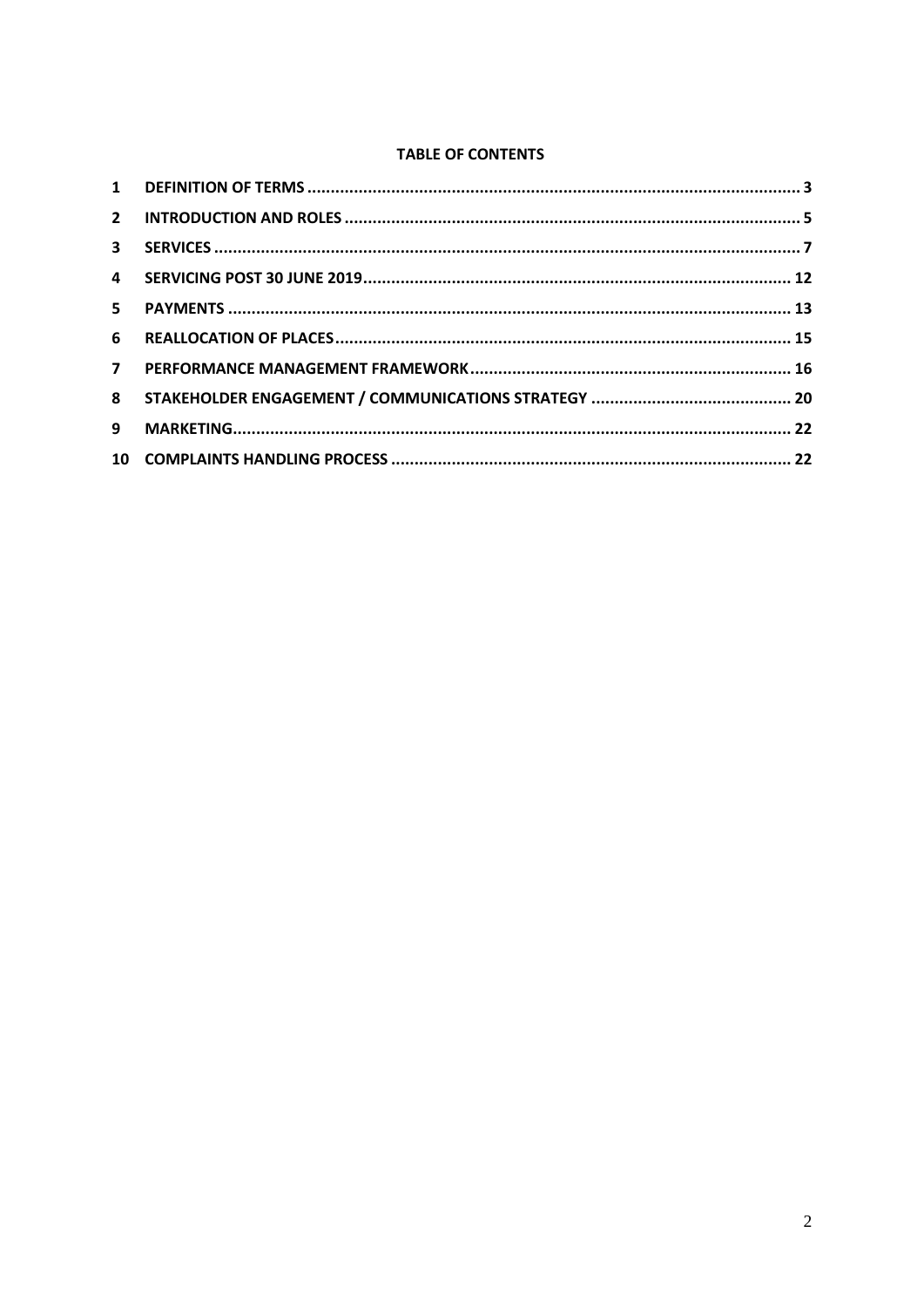#### <span id="page-2-0"></span>**1 DEFINITION OF TERMS**

| <b>Additional Support</b>                                                                                   | Support for Australian Apprentices that is not provided by the ISMAA Provider and is<br>outside of their skill set, for example, drug and/or alcohol counselling or mental<br>health support services.                                                                                                                                                                                                                                                                                       |
|-------------------------------------------------------------------------------------------------------------|----------------------------------------------------------------------------------------------------------------------------------------------------------------------------------------------------------------------------------------------------------------------------------------------------------------------------------------------------------------------------------------------------------------------------------------------------------------------------------------------|
| <b>Alternative contact methods</b>                                                                          | Contact with an Australian Apprentice using a communication method other than<br>Face-to-Face Contact, for example this could include phone calls, text messages,<br>email or video calling. These alternatives are acceptable provided a two way<br>communication takes place as would occur in a face-to-face contact.<br>ISMAA Providers must take into consideration the privacy of Australian Apprentices<br>when using all communication methods but especially forms of social media. |
|                                                                                                             | Content of each communication must be recorded regardless of the contact method<br>used.                                                                                                                                                                                                                                                                                                                                                                                                     |
| <b>Australian Apprentice</b>                                                                                | A person who, by operation of State or Territory law, is an apprentice or trainee.                                                                                                                                                                                                                                                                                                                                                                                                           |
| <b>Australian Apprenticeship</b><br><b>Support Network</b><br>(Apprenticeship Network)                      | The Australian Government established the Australian Apprenticeship Support<br>Network (Apprenticeship Network) to provide a streamlined service for employers,<br>Australian Apprentices and individuals to access quality Australian Apprenticeships.                                                                                                                                                                                                                                      |
| <b>Australian Apprenticeship</b><br><b>Support Network Provider</b><br>(Apprenticeship Network<br>Provider) | Organisations Contracted by the Department of Education and Training to deliver<br>support services through the Apprenticeship Network. Apprenticeship Network<br>Providers deliver a coordinated arrangement for the provision of information,<br>marketing and administration of Australian Apprenticeships.                                                                                                                                                                               |
| <b>Australian Apprenticeships</b><br>Website                                                                | www.australianapprenticeships.gov.au                                                                                                                                                                                                                                                                                                                                                                                                                                                         |
|                                                                                                             | For a Client to be considered to be receiving (or received) a service under the ISMAA<br>program, the following criteria must be met:                                                                                                                                                                                                                                                                                                                                                        |
| <b>Benchmark servicing</b><br>requirements                                                                  | one hour of mentoring support must have been provided; and<br>a Commenced Individual Mentoring Plan (IMP) must be in place.                                                                                                                                                                                                                                                                                                                                                                  |
|                                                                                                             | The Department will use these criteria to determine how many Clients an ISMAA<br>Provider has serviced in relation to their benchmark.                                                                                                                                                                                                                                                                                                                                                       |
| <b>Client</b>                                                                                               | An Australian Apprentice receiving Services under the ISMAA program.                                                                                                                                                                                                                                                                                                                                                                                                                         |
| Contact                                                                                                     | Contact with an Australian Apprentice for the purpose of delivering support under<br>the ISMAA program.                                                                                                                                                                                                                                                                                                                                                                                      |
| <b>Contract</b>                                                                                             | A Contract between the Department and an ISMAA Provider to provide Services in<br>relation to the ISMAA program.                                                                                                                                                                                                                                                                                                                                                                             |
| <b>Commenced Individual</b><br><b>Mentoring Plan</b>                                                        | An Individual Mentoring Plan is considered Commenced when the key information<br>regarding the Client and mentoring arrangements are completed (Sections 1, 2 & 3)<br>and it is signed by both parties (Section 4). See Program Guidelines Attachments for<br>template.                                                                                                                                                                                                                      |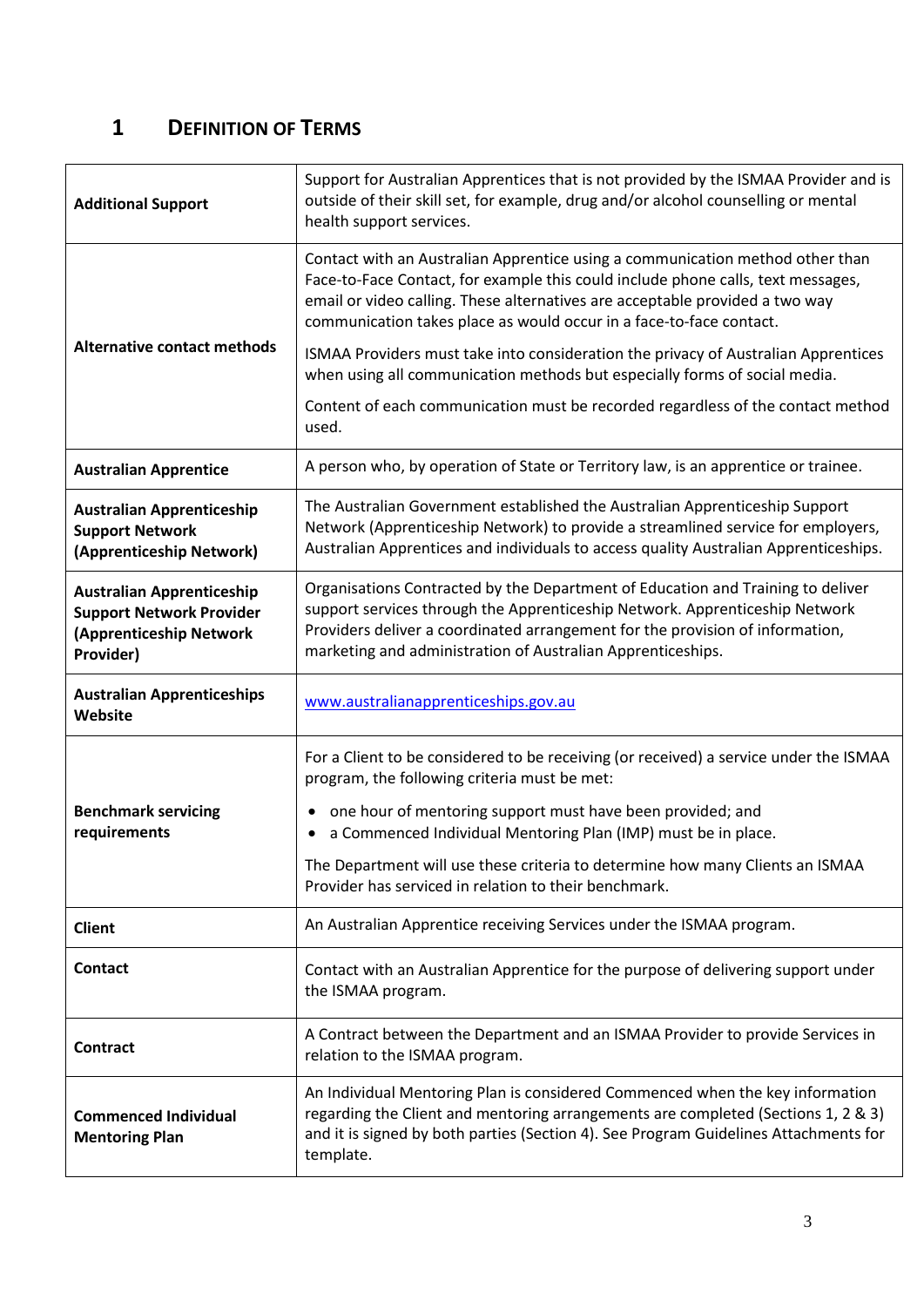| <b>Contract Period</b>                               | The term of the Contract, that is, from execution of the Contract to 31 December<br>2019.                                                                                                                                                                                                                                                                                                                                                                                                                                                                                                                                                                                                                                                                                                                                                                                                                                                                                                                                                                                                                                                                                                                                                                                                                                                            |
|------------------------------------------------------|------------------------------------------------------------------------------------------------------------------------------------------------------------------------------------------------------------------------------------------------------------------------------------------------------------------------------------------------------------------------------------------------------------------------------------------------------------------------------------------------------------------------------------------------------------------------------------------------------------------------------------------------------------------------------------------------------------------------------------------------------------------------------------------------------------------------------------------------------------------------------------------------------------------------------------------------------------------------------------------------------------------------------------------------------------------------------------------------------------------------------------------------------------------------------------------------------------------------------------------------------------------------------------------------------------------------------------------------------|
| <b>Contract region</b>                               | The geographic area as defined in Your Contract where You will deliver Services<br>under the program.                                                                                                                                                                                                                                                                                                                                                                                                                                                                                                                                                                                                                                                                                                                                                                                                                                                                                                                                                                                                                                                                                                                                                                                                                                                |
| <b>Department</b>                                    | The Australian Government Department of Education and Training with<br>responsibility for management of ISMAA program.                                                                                                                                                                                                                                                                                                                                                                                                                                                                                                                                                                                                                                                                                                                                                                                                                                                                                                                                                                                                                                                                                                                                                                                                                               |
| <b>Department website</b>                            | www.education.gov.au                                                                                                                                                                                                                                                                                                                                                                                                                                                                                                                                                                                                                                                                                                                                                                                                                                                                                                                                                                                                                                                                                                                                                                                                                                                                                                                                 |
| <b>Face-to-face contact</b>                          | This is considered, for the purpose of this program, to be meeting in person with an<br>individual. This excludes Contact undertaken via a visual electronic mechanism such<br>as utilising Skype or FaceTime.                                                                                                                                                                                                                                                                                                                                                                                                                                                                                                                                                                                                                                                                                                                                                                                                                                                                                                                                                                                                                                                                                                                                       |
| <b>File Notes</b>                                    | Notes kept by ISMAA Providers of their interactions and Contacts with Australian<br>Apprentices as part of the Individual Mentoring Plan (IMP).                                                                                                                                                                                                                                                                                                                                                                                                                                                                                                                                                                                                                                                                                                                                                                                                                                                                                                                                                                                                                                                                                                                                                                                                      |
| <b>Finalised Individual</b><br><b>Mentoring Plan</b> | An IMP is considered Finalised when all aspects of the mentoring Contacts have<br>been Finalised and both parties have signed and an outcome is recorded (Sections 5<br>& 6 are completed).                                                                                                                                                                                                                                                                                                                                                                                                                                                                                                                                                                                                                                                                                                                                                                                                                                                                                                                                                                                                                                                                                                                                                          |
| First two years of training                          | For the purpose of the ISMAA program, the first two years of training is defined as:<br>• the cumulative time spent in an apprenticeship that is less than or equal to 24<br>months or 730 days; or<br>where an apprenticeship is being undertaken part-time this is counted as 50% of<br>the full-time equivalent. Therefore the cumulative time spent in an<br>apprenticeship must be less than or equal to 48 months or 1460 days.<br>Example: Jane started her apprenticeship full-time on 1 November 2015 and left on<br>1 March 2016, completing four months. She then recommences her training in<br>December 2017 in the same apprenticeship with a different employer. She is eligible<br>to receive ISMAA support as she is within her first two years of training (she<br>completed four months with her first employer) despite starting her training more<br>than two years ago.<br><b>Example:</b> John started his apprenticeship part-time on 1 January 2014 and left on 30<br>June 2014. He then recommences his training in January 2018 in the same<br>apprenticeship with a different employer. He is eligible to receive ISMAA support as<br>he is within his first two years of training (he completed three months full-time<br>equivalent with his first employer) despite starting his training more than two years<br>ago. |
| <b>Fraud Risk Management Plan</b>                    | A plan that is developed and implemented by Providers covering the role they have<br>in delivering ISMAA Services to Australian Apprentices.<br>Under the ISMAA Contract, a Fraud Risk Management Plan should include strategies<br>for identifying, minimising and mitigating: fraud; legal risks; and other potential and<br>actual risks relating to business operation.                                                                                                                                                                                                                                                                                                                                                                                                                                                                                                                                                                                                                                                                                                                                                                                                                                                                                                                                                                          |
| <b>Guidelines</b>                                    | This document which are the ISMAA program Guidelines.                                                                                                                                                                                                                                                                                                                                                                                                                                                                                                                                                                                                                                                                                                                                                                                                                                                                                                                                                                                                                                                                                                                                                                                                                                                                                                |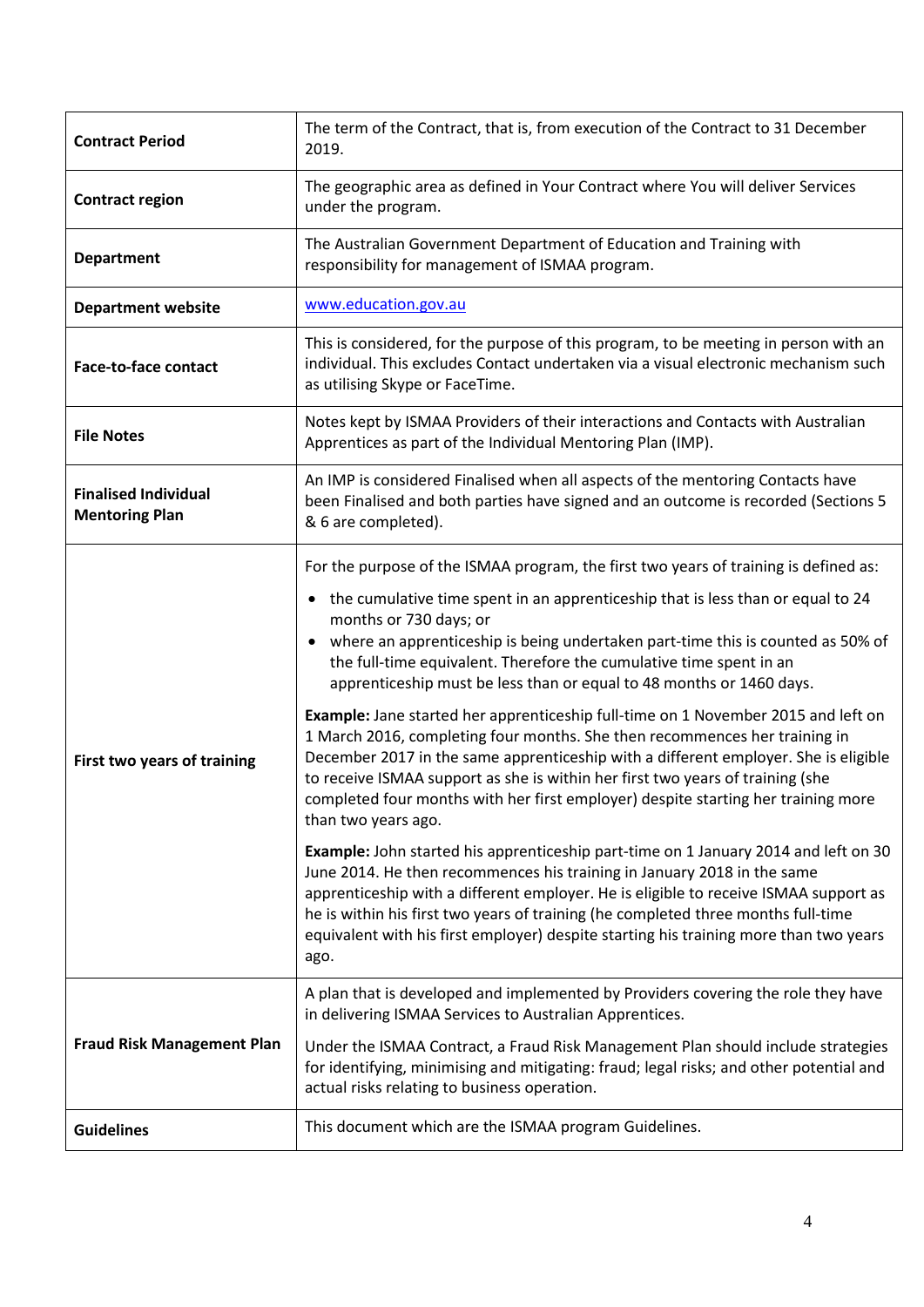| <b>Group Training Organisation</b><br>(GTO)                                                                    | GTOs employ apprentices and trainees under a Training Contract and place them<br>with host employers. They undertake the employer responsibilities for the quality<br>and continuity of the apprentices' and trainees' employment and training.                                                                                                                                      |
|----------------------------------------------------------------------------------------------------------------|--------------------------------------------------------------------------------------------------------------------------------------------------------------------------------------------------------------------------------------------------------------------------------------------------------------------------------------------------------------------------------------|
| <b>Individual Mentoring Plan</b><br>(IMP)                                                                      | The formal agreed plan that details the service being provided by a mentor to an<br>Australian Apprentice under the ISMAA program.                                                                                                                                                                                                                                                   |
| In-training support                                                                                            | Support available from Apprenticeship Network Providers to eligible Australian<br>Apprentices and their employers at any point of their training. This support may<br>involve one-off assistance or be ongoing and is tailored to suit the needs of<br>individuals.                                                                                                                  |
| <b>Industry Specialist Mentoring</b><br>for Australian Apprentices<br>(ISMAA) program                          | The ISMAA program was announced in the 2017-2018 Federal Budget and will<br>provide intensive support to apprentices and trainees in the first two years of their<br>training in industries that are undergoing structural change.                                                                                                                                                   |
| <b>Industry Specialist Mentoring</b><br>for Australian Apprentices<br>Provider (ISMAA Provider or<br>Provider) | Providers Contracted by the Department to deliver Services under the Industry<br>Specialist Mentoring for Australian Apprentices program.                                                                                                                                                                                                                                            |
| <b>Key Performance Indicator</b><br>(KPI)                                                                      | A measure of the ISMAA Providers' performance with regards to the delivery of the<br>program.                                                                                                                                                                                                                                                                                        |
| <b>Mentor</b>                                                                                                  | Person engaged by an ISMAA Provider to deliver mentoring support to Australian<br>Apprentices under the program.                                                                                                                                                                                                                                                                     |
| <b>Mentoring Start Date</b>                                                                                    | The date of the first mentoring contact.                                                                                                                                                                                                                                                                                                                                             |
| <b>Minimum servicing</b><br>requirement                                                                        | The minimum service delivery requirements required under this program.                                                                                                                                                                                                                                                                                                               |
| <b>Contract Manager</b>                                                                                        | Staff from the Department that manages the ISMAA Contracts, including day-to-day<br>liaison with Providers and investigation and resolution of issues the Department<br>may receive in relation to the program.                                                                                                                                                                      |
| <b>Services</b>                                                                                                | All Services that Providers are required to provide under a Contract.                                                                                                                                                                                                                                                                                                                |
| <b>State and Territory Training</b><br><b>Authorities (STAs)</b>                                               | The body in each state or territory responsible for the operation of the Vocational<br>Education and Training (VET) system, including Australian Apprenticeships, within<br>that jurisdiction. Each STA participates in the formulation of national policy, planning<br>and objectives, and promotes and implements the agreed policies and priorities<br>within their jurisdiction. |
| You / Your                                                                                                     | Contracted ISMAA Provider.                                                                                                                                                                                                                                                                                                                                                           |

#### <span id="page-4-0"></span>**2 INTRODUCTION AND ROLES**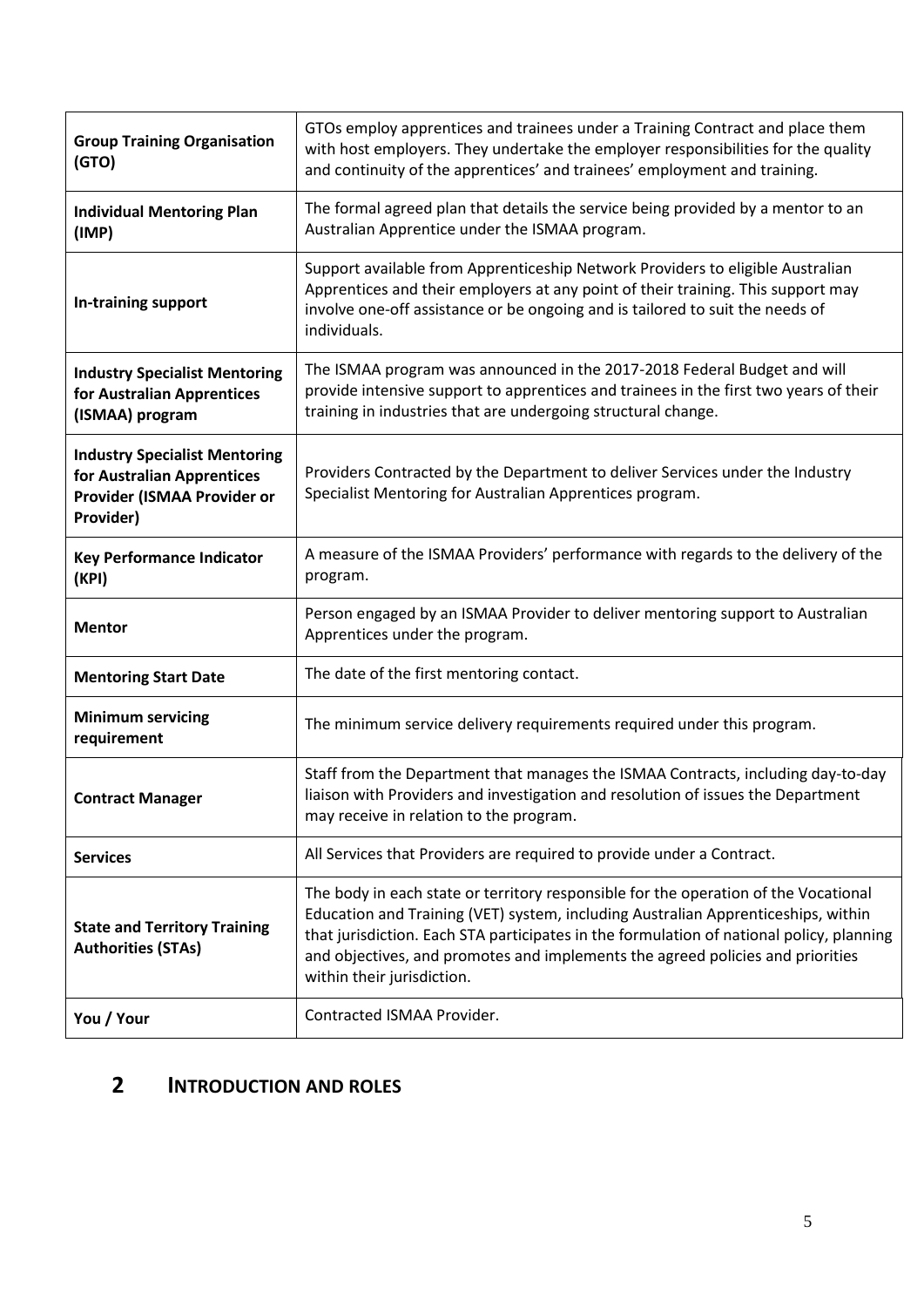| <b>Overview</b>                    | The ISMAA program will provide intensive support to apprentices and trainees in<br>the first two years of their training in industries that are undergoing structural<br>change.                                                                     |
|------------------------------------|------------------------------------------------------------------------------------------------------------------------------------------------------------------------------------------------------------------------------------------------------|
|                                    | The program complements other Australian Government support for apprentices,<br>trainees and their employers through the Australian Apprenticeships Incentives<br>program, Trade Support Loans and the Australian Apprenticeship Support<br>Network. |
|                                    | The ISMAA program Guidelines (the Guidelines) provide details of operating<br>processes that Providers must adhere to over the life of their ISMAA 2017-2019<br>Contract.                                                                            |
|                                    | These Guidelines must be used in conjunction with your ISMAA 2017-2019<br>Contract.                                                                                                                                                                  |
| <b>Guidelines Operation Period</b> | These Guidelines apply throughout the ISMAA 2017 - 2019 Contract period and<br>may be varied as required by the Department.                                                                                                                          |
|                                    | The final decision on the interpretation of these Guidelines rests with the<br>Department.                                                                                                                                                           |
| <b>Role of the Department</b>      | The Department is responsible for:                                                                                                                                                                                                                   |
|                                    | advising the Minister for Education and Training and Assistant Minister for<br>Vocational Education and Skills; and<br>developing and implementing the Australian Government's Australian                                                            |
|                                    | Apprenticeships policies and programs.                                                                                                                                                                                                               |
|                                    | The Department, on behalf of the Australian Government, has Contracted<br>Providers to deliver the ISMAA program and is responsible for Contract<br>management and administration of the program.                                                    |
|                                    | Specifically, the Department's activities include but are not limited to:                                                                                                                                                                            |
|                                    | developing and providing advice on policy for Australian Apprenticeships and<br>the Australian Apprenticeships Incentives program;                                                                                                                   |
|                                    | tendering and Contracting organisations to provide the ISMAA program;<br>٠<br>developing and providing advice on policy for Trade Support Loans;                                                                                                     |
|                                    | tendering and Contracting organisations to provide Apprenticeship Network<br>support Services;                                                                                                                                                       |
|                                    | monitoring, reviewing and evaluating Providers' performance and Contractual<br>compliance;                                                                                                                                                           |
|                                    | collecting, analysing, reporting and publishing information on outcomes<br>achieved.                                                                                                                                                                 |
|                                    | More information on the Department of Education and Training can be obtained at<br>www.education.gov.au.                                                                                                                                             |
| <b>Role of ISMAA Providers</b>     | ISMAA Providers are Contracted by the Australian Government to deliver<br>mentoring Services under the ISMAA 2017-2019 Contracts.                                                                                                                    |
|                                    | The Australian Government established this program to provide Australian<br>Apprentices with the opportunity to access an intensive and specialist level of<br>assistance that requires a detailed knowledge of their industry. The support will     |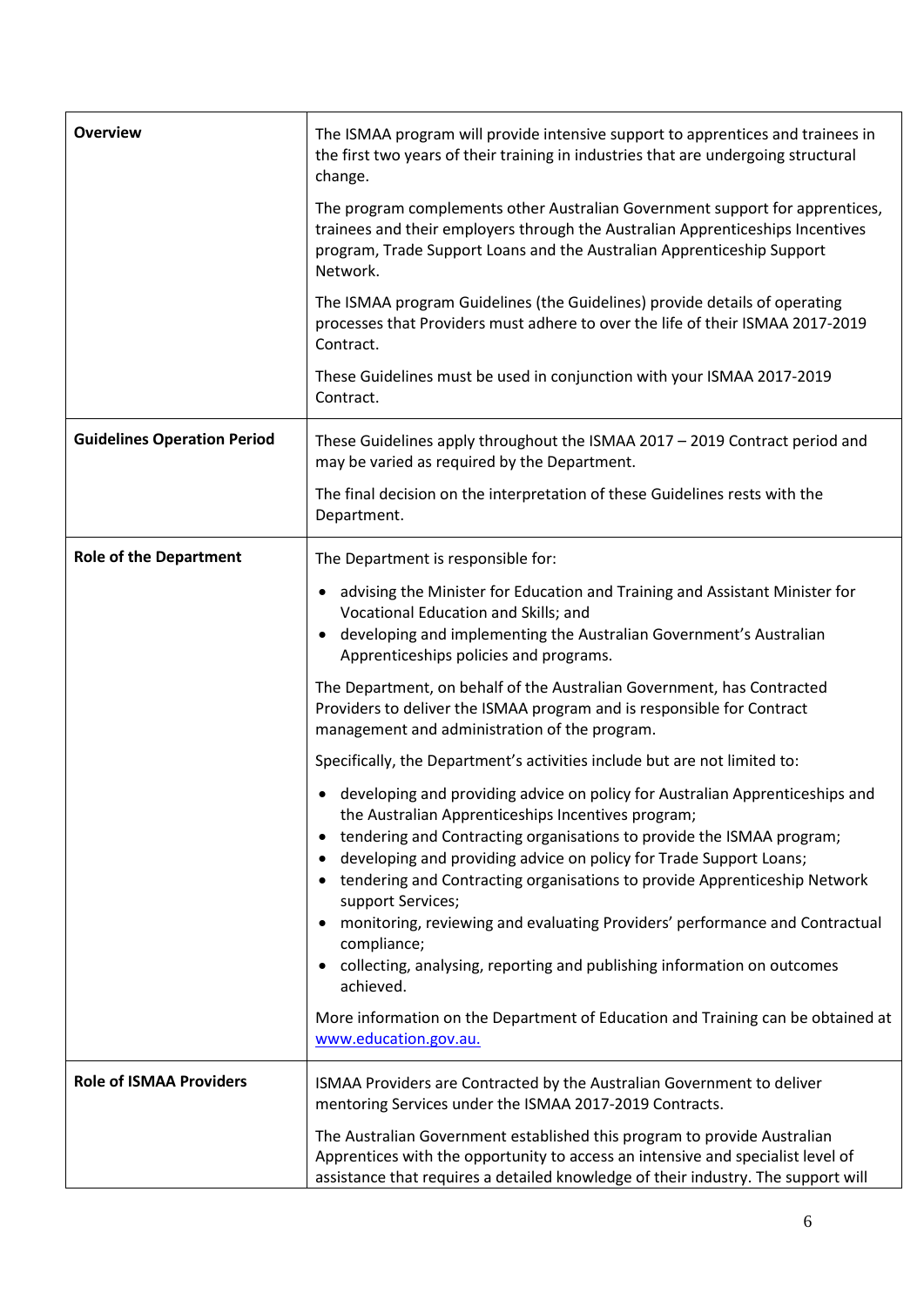|                                                                         | help to address particular career and skills development concerns related to the<br>industry. It will involve, regular one to one contact, highly skilled mentors with skill<br>sets appropriate to service the targeted cohort.                                                                                                                           |
|-------------------------------------------------------------------------|------------------------------------------------------------------------------------------------------------------------------------------------------------------------------------------------------------------------------------------------------------------------------------------------------------------------------------------------------------|
|                                                                         | ISMAA Providers are required to deliver mentoring support which in turn is<br>expected to increase the retention and completion rates of Australian Apprentices<br>within their defined industries and regions.                                                                                                                                            |
|                                                                         | In providing these Services, in accordance with Your Contract, You must:                                                                                                                                                                                                                                                                                   |
|                                                                         | • engage with Australian Apprentices, their employers, Registered Training<br>Organisations (RTO) and other parties in a manner which respects their privacy<br>and helps to build rapport and trust with the Client;<br>• comply with these Guidelines; and                                                                                               |
|                                                                         | • assist the Department to monitor and evaluate the delivery of the Services as<br>set out in Your Contract.                                                                                                                                                                                                                                               |
| <b>Role of State and Territory</b><br><b>Training Authorities (STA)</b> | STAs are responsible for:<br>all aspects of their training systems, including policies, delivery of training,<br>regulatory and administrative matters;<br>administration of the Training Contract; and<br>registration and approval of apprenticeships and traineeships in each<br>jurisdiction.                                                          |
| <b>ICT systems</b>                                                      | The ISMAA program will be supported using common Microsoft Office<br>applications, such as Word and Excel. The Department will provide templates for<br>information production and reporting. ISMAA Providers are required to record<br>data and provide information to the Department as specified in the instructions<br>that accompany these templates. |

#### <span id="page-6-0"></span>**3 SERVICES**

| <b>Explanatory Note</b> | In this document, 'must' means that compliance is mandatory and 'should' means<br>that compliance represents best practice and that compliance is discretionary.                                                                                                                                                                                                                                                   |
|-------------------------|--------------------------------------------------------------------------------------------------------------------------------------------------------------------------------------------------------------------------------------------------------------------------------------------------------------------------------------------------------------------------------------------------------------------|
| <b>Program Aim</b>      | The ISMAA program aims to increase retention rates of Australian Apprentices in<br>industries that are undergoing structural change by providing mentoring support<br>during their first two years of training.                                                                                                                                                                                                    |
| <b>Overview</b>         | The ISMAA program provides an intensive and specialist level of assistance that<br>requires a detailed knowledge of the industry. The support will help to address<br>particular career and skills development concerns related to Your industry. It<br>involves frequent and regular one to one contact with apprentices by highly skilled<br>mentors with skill sets appropriate to service the targeted cohort. |
|                         | Australian Apprentices must be provided with support through a range of different<br>mechanisms, including but not limited to:                                                                                                                                                                                                                                                                                     |
|                         | support in the development of particular technical skills<br>supporting off-the-job learning requirements                                                                                                                                                                                                                                                                                                          |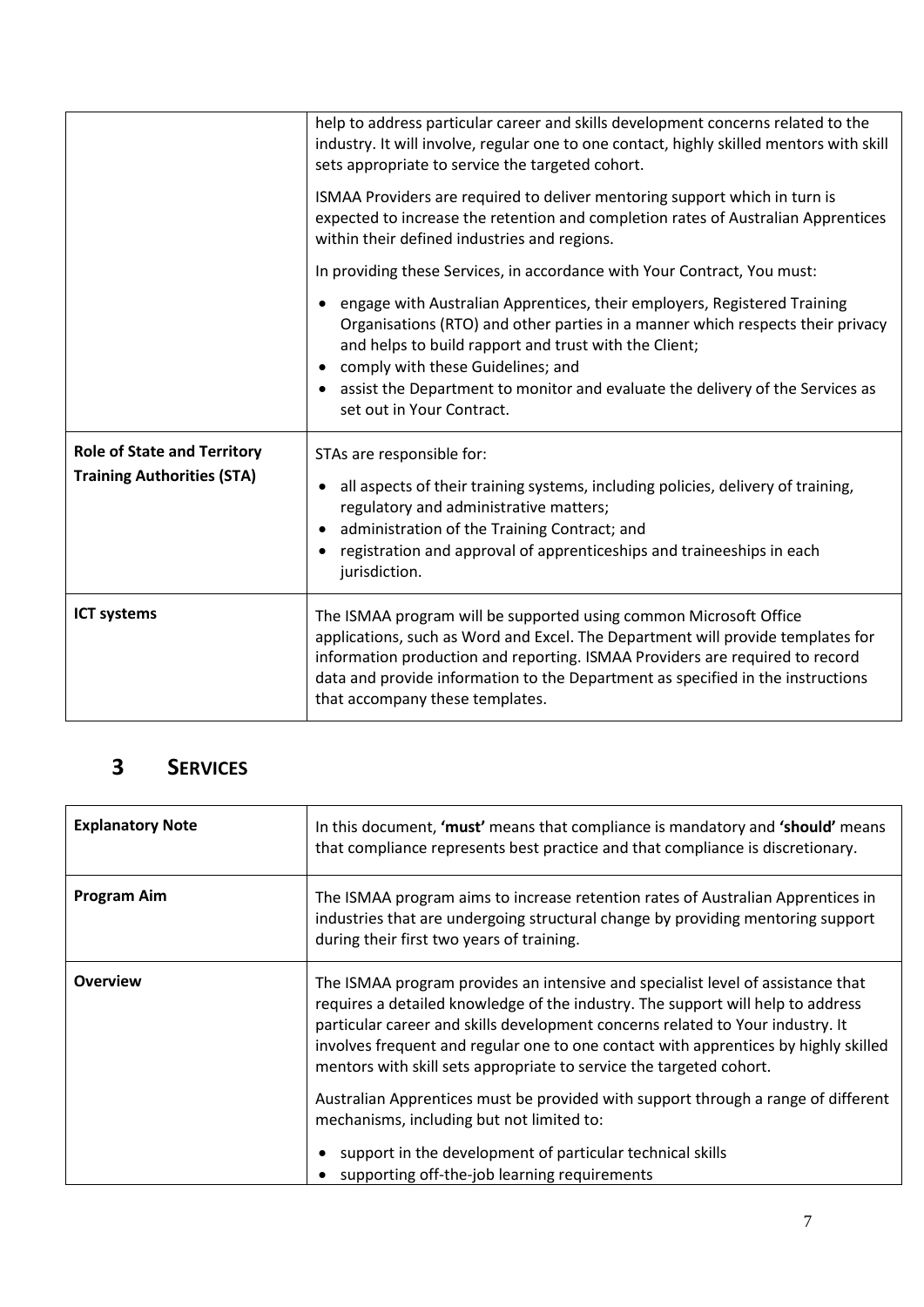|                                    | providing career and pathway advice related to Your industry<br>providing motivation and confidence building to help achieve potential and<br>build resilience<br>being a positive role model to help encourage independence, self-reliance and<br>assistance with resolving issues that could pose a threat to the completion of<br>the training<br>providing support and advice to apprentices during periods of personal<br>difficulty. |
|------------------------------------|--------------------------------------------------------------------------------------------------------------------------------------------------------------------------------------------------------------------------------------------------------------------------------------------------------------------------------------------------------------------------------------------------------------------------------------------|
|                                    | The program will be delivered to Australian Apprentices; however mentors<br>delivering Services through this program should have a level of involvement with<br>both employers and the Australian Apprentice's RTO to ensure that potential<br>factors influencing success of the apprenticeship can be addressed.                                                                                                                         |
|                                    | The program expectations are that mentors with industry specific knowledge<br>would be able to provide deeper insights regarding the challenges and issues faced<br>by apprentices in each particular sector.                                                                                                                                                                                                                              |
|                                    | ISMAA Providers will use their experience to deliver Services under this program in<br>a manner that:                                                                                                                                                                                                                                                                                                                                      |
|                                    | suits the needs of the Client; and<br>meets the requirements outlined in these Guidelines; and<br>aligns with the service offering described in Your Contract.                                                                                                                                                                                                                                                                             |
| <b>Mentor qualifications</b>       | ISMAA Providers must deliver Services utilising mentors that have suitable<br>experience within the industry and who are able to meet the service expectations<br>as outlined above. ISMAA Providers are required to cover the cost of any<br>professional development required to ensure mentors are at the standard outlined<br>by the Provider in their tender response and agreed to by the Department as part<br>of their Contracts.  |
| <b>Additional support Services</b> | Australian Apprentices may require the intervention of additional support services<br>such as drug, alcohol, mental health support or other services. Mentors should<br>provide a level of support to Clients through these other interactions<br>commensurate with their level of expertise.                                                                                                                                              |
|                                    | ISMAA Providers must have linkages with relevant support services to help<br>transition their Clients to the appropriate service where this is required.                                                                                                                                                                                                                                                                                   |
| Level of expertise                 | Mentors must operate within their level of training and expertise and may provide<br>support and advice to their Clients when additional support is required but they<br>must not deliver Services that are outside the scope of their experience or<br>qualification.                                                                                                                                                                     |
| <b>Eligibility for ISMAA</b>       | In order for an Australian Apprentice to be eligible to receive Services under the<br>ISMAA program they must be:                                                                                                                                                                                                                                                                                                                          |
|                                    | undertaking an Australian Apprenticeship; and<br>in the first two years of their training; and<br>undertaking their training in an occupation that is in an industry undergoing<br>structural change.                                                                                                                                                                                                                                      |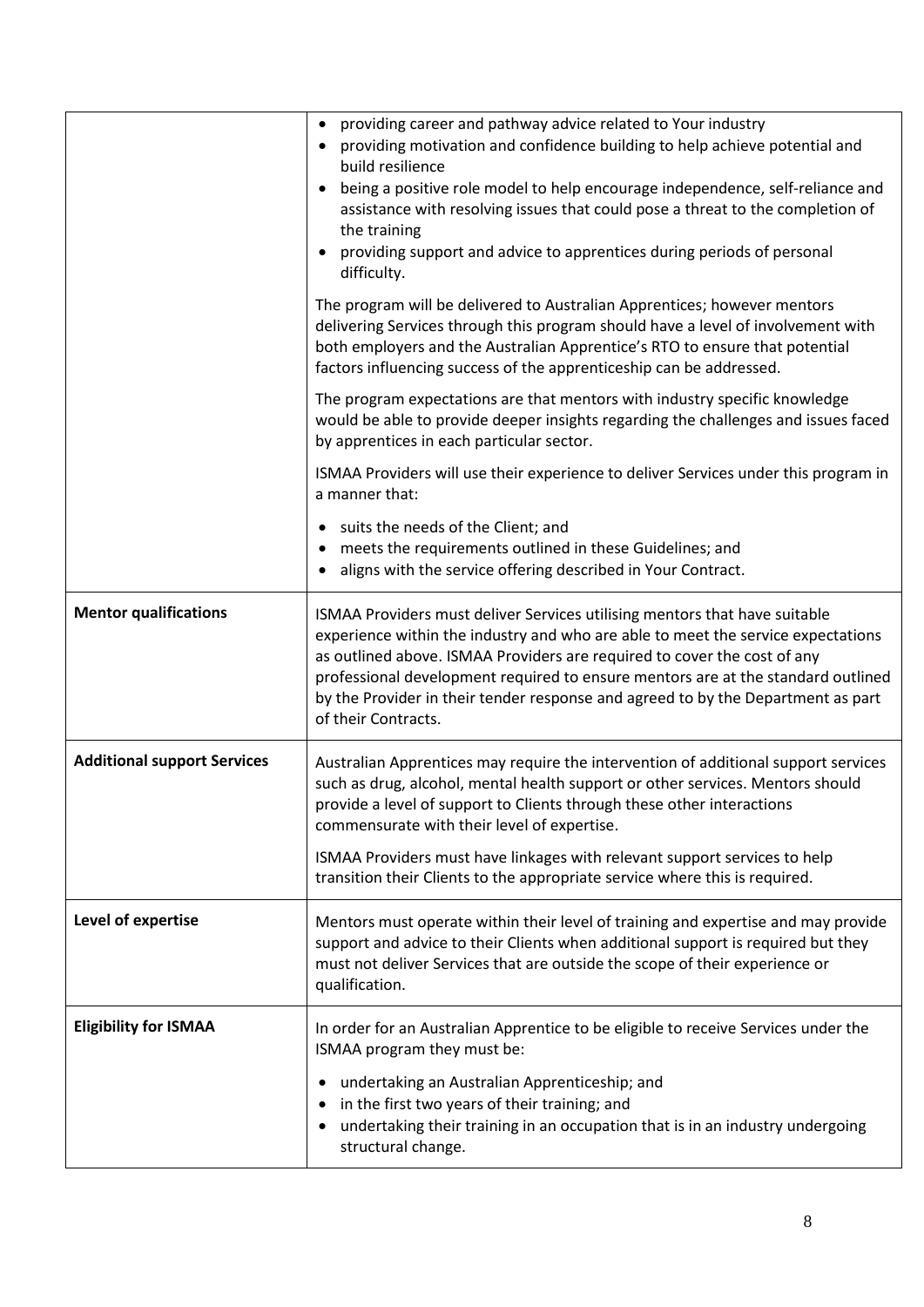|                                            | Where an ISMAA Provider identifies an Australian Apprentice that does not meet<br>the above eligibility criteria but would benefit from receiving Services under this<br>program, the Provider should approach their Contract manager for consideration<br>of special circumstances.                                                                                                |
|--------------------------------------------|-------------------------------------------------------------------------------------------------------------------------------------------------------------------------------------------------------------------------------------------------------------------------------------------------------------------------------------------------------------------------------------|
| <b>Individual Mentoring Plan</b><br>(IMP)  | Recognising that each Australian Apprentice receiving Services under this program<br>will have different needs and require different levels of support, Providers are<br>required to create an IMP for each Client. The IMP template is in the attachments<br>to these Guidelines.                                                                                                  |
|                                            | The IMP must contain information regarding the specific needs of the Australian<br>Apprentice as well as the type, schedule and engagement style of the Service.<br>Information regarding the strategies that will be used to, if required, engage with<br>the Australian Apprentice's employer and RTO must also be included in an IMP.                                            |
|                                            | The engagement style used for each Client must be outlined in the IMP. ISMAA<br>Providers must deliver the majority of contact face-to-face, supported by alternate<br>contact methods such as phone, email and SMS as required. Where face-to-face<br>contact does not form the majority of time spent servicing the Client, the Provider<br>must record the rationale in the IMP. |
|                                            | IMPs must also outline any other mentoring support service that the Australian<br>Apprentice may be receiving and identify how the support elements complement<br>each other without duplication.                                                                                                                                                                                   |
|                                            | As specified in further detail in the Performance Management Framework (see<br>Section 7 below), Providers must be able to produce these Individual Mentoring<br>Plans during IMP file monitoring or as requested by the Department.                                                                                                                                                |
|                                            | Each IMP must be signed by both the mentor and Australian Apprentice to be<br>considered Commenced.                                                                                                                                                                                                                                                                                 |
|                                            | Once the IMP has been Commenced the original must be kept on the ISMAA<br>Provider's file in line with the requirements in these Guidelines and a copy<br>provided to the Client. This can be a scanned copy which is emailed to the Client or<br>as a photocopy.                                                                                                                   |
|                                            | The IMPs are unique to each Client and must reflect their individual needs and<br>expectations of the ISMAA program. IMPs that are completed using generic or<br>standard comments are unacceptable.                                                                                                                                                                                |
| <b>Australian Apprentice Privacy</b>       | ISMAA Providers must include enough information in an IMP to enable the<br>Department to make an assessment as to the type and content of the support<br>being provided. This can include topics of discussion and action items but must<br>reflect the individual Client's circumstances.                                                                                          |
| <b>Benchmark servicing</b><br>requirements | For a Client to be considered to be receiving (or received) a service under the<br>ISMAA program, the following criteria must be met:                                                                                                                                                                                                                                               |
|                                            | one hour of mentoring support must have been provided; and<br>a Commenced IMP must be in place.                                                                                                                                                                                                                                                                                     |
|                                            | This is the criteria that the Department will use to determine how many Clients an<br>ISMAA Provider has serviced in relation to their benchmark.                                                                                                                                                                                                                                   |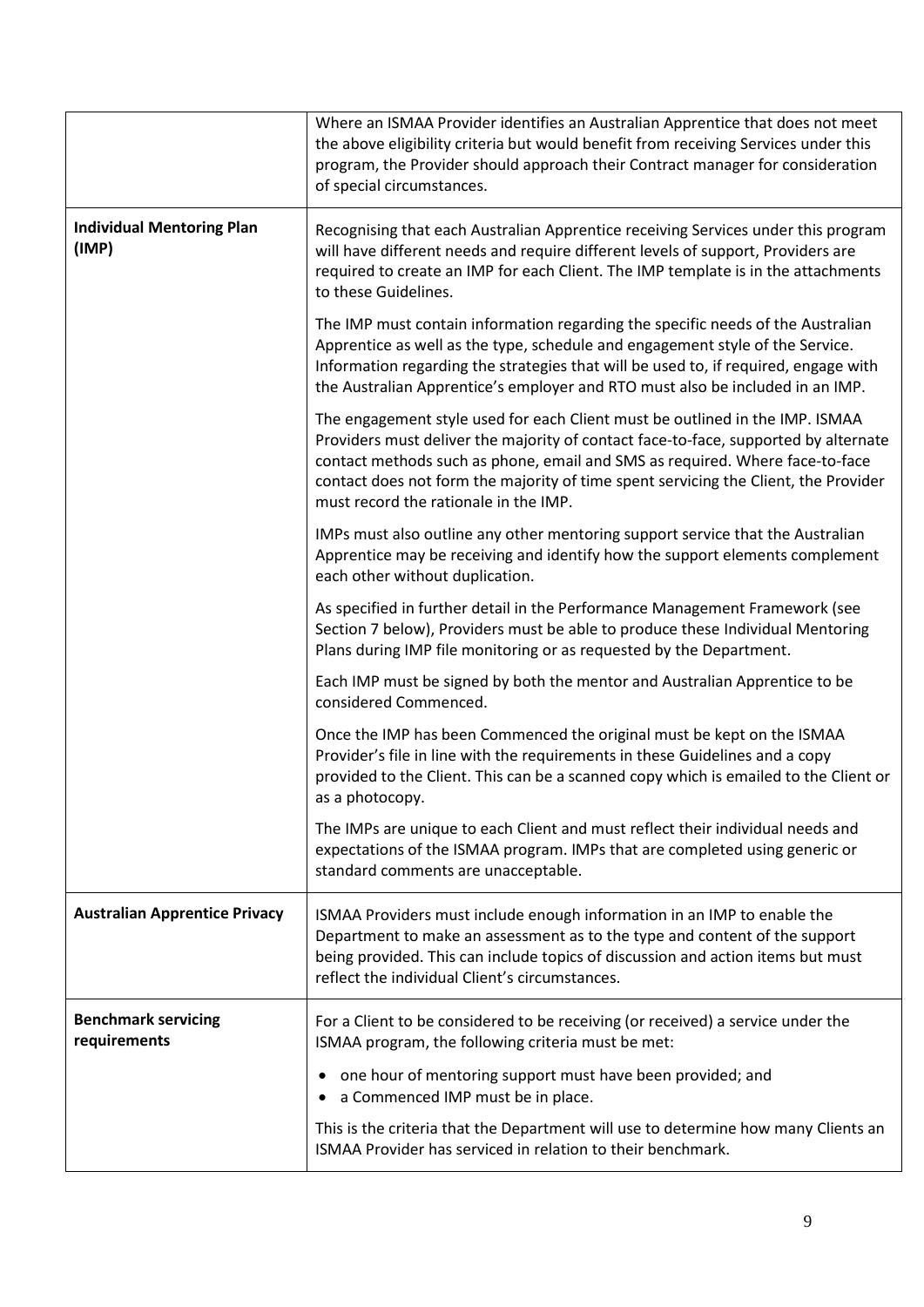| <b>Minimum servicing</b><br>requirement | While each Client's requirements will be different under the ISMAA program,<br>Providers are expected, on average, to deliver a minimum of six hours of support<br>to each Australian Apprentice they service under this program.                                                                                                                                                                 |
|-----------------------------------------|---------------------------------------------------------------------------------------------------------------------------------------------------------------------------------------------------------------------------------------------------------------------------------------------------------------------------------------------------------------------------------------------------|
|                                         | Mentors must determine the most appropriate contact mechanism and schedule<br>for their Clients noting that these must be recorded in the IMP. The Department's<br>expectation is that the majority of servicing will be provided face-to-face and<br>where this is not the case the IMP must contain comments reflecting why different<br>contact methods were used.                             |
|                                         | Where a Client withdraws from the ISMAA Service or leaves their Australian<br>Apprenticeship, the benchmark servicing requirements must be achieved for this<br>Service to be counted towards a Provider's benchmark.                                                                                                                                                                             |
|                                         | While six hours is the expected average minimum servicing level, each Client's<br>requirements will be different and the file notes within the IMP must reflect the<br>actual servicing provided and why this was an appropriate level.                                                                                                                                                           |
| <b>Maximum servicing level</b>          | There are no maximum servicing levels. Mentors should determine the appropriate<br>amount of support that is required for each Client. Mentors are best placed to<br>determine the level of support required for each Client and will deliver Services<br>accordingly, taking into consideration the benchmark and minimum servicing<br>requirements, and the Provider's Contractual obligations. |
| <b>Engagement with employers</b>        | The Client's employer is a key stakeholder in the successful completion of an<br>Australian Apprenticeship. Mentors must use their skill and judgement to manage<br>interactions with the employer of their Client. Mentors must respect employer<br>requests, especially when this relates to times or location of access to participating<br>Australian Apprentices.                            |
| <b>Retained Clients</b>                 | For a Client to be considered "Retained" for the purposes of a final outcome on the<br>IMP and the program, an ISMAA Provider must deliver Services in line with the<br>benchmark and minimum servicing requirements to Australian Apprentices during<br>their time in this program.                                                                                                              |
|                                         | The IMP must identify the methods that were used for each mentoring<br>consultation (i.e. face-to-face, phone, SMS, etc.) with the Department's<br>expectation that the majority of this servicing will be undertaken face-to-face.                                                                                                                                                               |
|                                         | Following the completion of the Service the IMP must be updated to reflect that<br>the outcome of the mentoring Service for this Australian Apprentice is "Retained"<br>and both parties must make all reasonable attempts to sign the Finalised IMP.                                                                                                                                             |
|                                         | Where Services are provided to a Client that meet the benchmark servicing<br>requirement but do not meet the minimum servicing requirements, these Clients<br>could still have an outcome of Retained recorded in their IMP. Providers must<br>indicate in the IMP why the level of servicing was appropriate for the Client and<br>how the mentoring Service contributed to a Retained outcome.  |
| <b>Not Retained Clients</b>             | Where a Client leaves their Australian Apprenticeship prior to the completion of<br>their mentoring support a final outcome of "Not Retained" must be recorded on<br>the IMP.                                                                                                                                                                                                                     |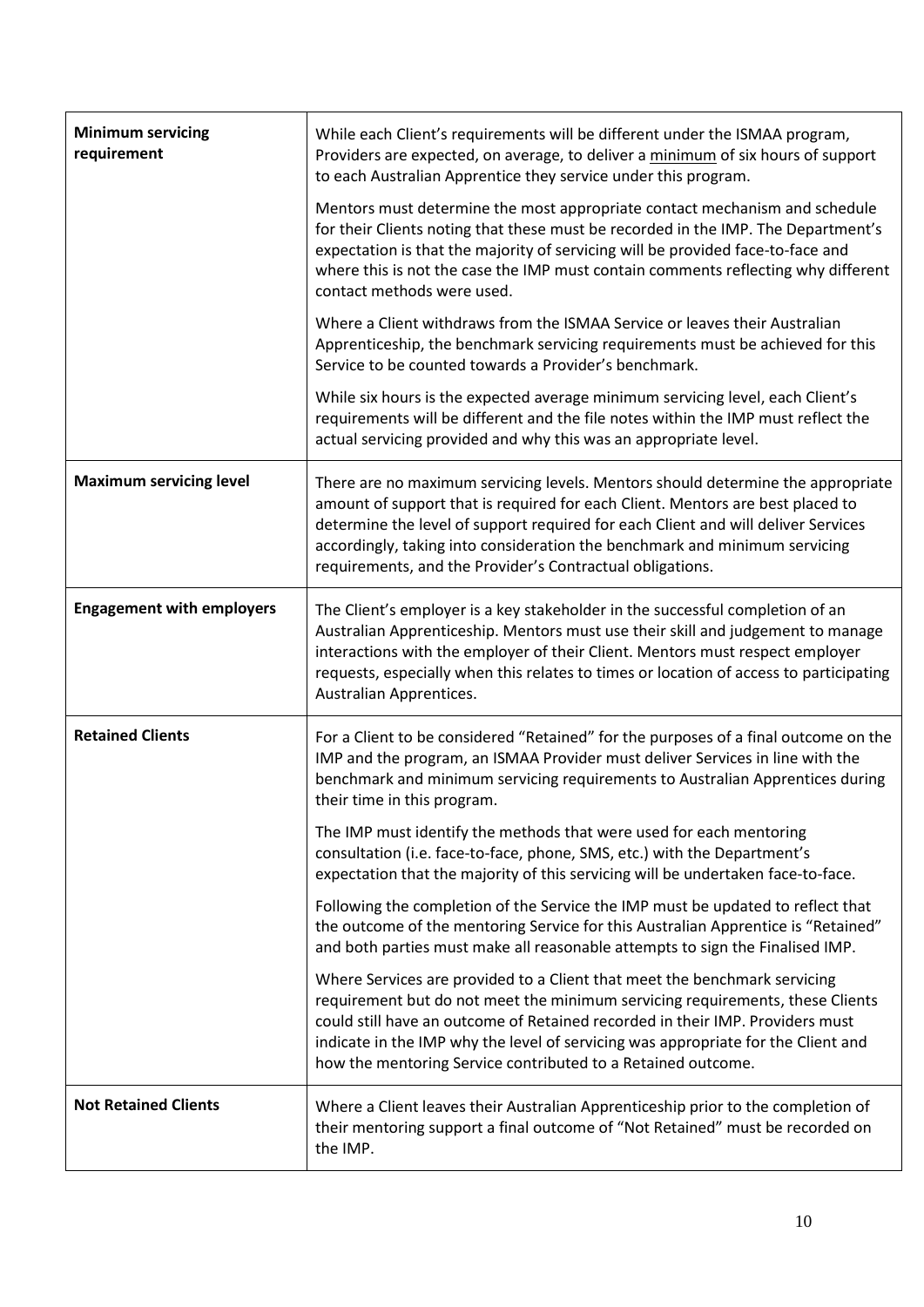|                                                         | Clients with a status of "Not Retained" can still count towards an ISMAA Provider's<br>benchmark when they meet the Benchmark Servicing Requirements outlined<br>above.                                                                                                                                                                                                                                           |
|---------------------------------------------------------|-------------------------------------------------------------------------------------------------------------------------------------------------------------------------------------------------------------------------------------------------------------------------------------------------------------------------------------------------------------------------------------------------------------------|
| Post program support                                    | Where an outcome of "Not Retained" is recorded, Providers must attempt to<br>deliver up to at least one hour of support following the Client's departure from<br>their Australian Apprenticeship.                                                                                                                                                                                                                 |
|                                                         | The purpose of this post program support is to ensure that the Client is not left<br>unsupported following the departure from their Australian Apprenticeship.<br>Drawing on the relationship that the mentor has established with their Client, this<br>support could assist with further career advice, support the transition to another<br>job or study pathway or support re-engagement with their training. |
|                                                         | The Department's expectation is that the post program support will be provided<br>via phone but contact via any mechanism is acceptable.                                                                                                                                                                                                                                                                          |
|                                                         | It is possible that Clients will not wish to engage in post program support. Where<br>this is the case the ISMAA Provider must record this outcome in Section 6 of the<br>IMP. Comments in this section must outline the contact.                                                                                                                                                                                 |
|                                                         | Where contact attempts are unsuccessful (e.g. a phone call is not returned), the<br>ISMAA Provider must demonstrate a minimum of three attempts to deliver this<br>support and record this information in Section 6 of the IMP. Once three attempts<br>have been made to contact the Australian Apprentice the post program support<br>will be considered complete.                                               |
| <b>Receiving ISMAA support on</b><br>multiple occasions | An Australian Apprentice can receive support under the ISMAA program multiple<br>times, per Provider, per period of their apprenticeship, subject to meeting<br>eligibility requirements. For the purpose of this program, a period of their<br>apprenticeship is defined as the period of time spent in an Australian<br>Apprenticeship with a particular employer.                                              |
|                                                         | Where a Client chooses to leave the ISMAA program the IMP must be updated to<br>reflect this. If the Client chooses to re-engage in the program again during the<br>same period of their apprenticeship then another IMP must be created for that<br>Client.                                                                                                                                                      |
|                                                         | If the Services are to be delivered by the same Provider there must be at least a<br>three month break between the finalisation of the previous servicing and the<br>commencement of any subsequent servicing.                                                                                                                                                                                                    |
|                                                         | In special circumstances ISMAA servicing may be provided to a Client again before<br>the expiry of the three month re-entry timeframe, but this servicing must be<br>approved by Your Contract manager PRIOR to delivering Services again to that<br>Client.                                                                                                                                                      |
|                                                         | This Client will count towards a Provider's benchmark on multiple occasions<br>provided they have met the benchmark servicing requirements.                                                                                                                                                                                                                                                                       |
|                                                         | <b>Example:</b> Jane commences her Australian Apprenticeship with Employer 1 and<br>completes six months. During this time she received mentoring support from<br>Provider A. She then recommences with Employer 2 and is eligible to receive the<br>mentoring support again.                                                                                                                                     |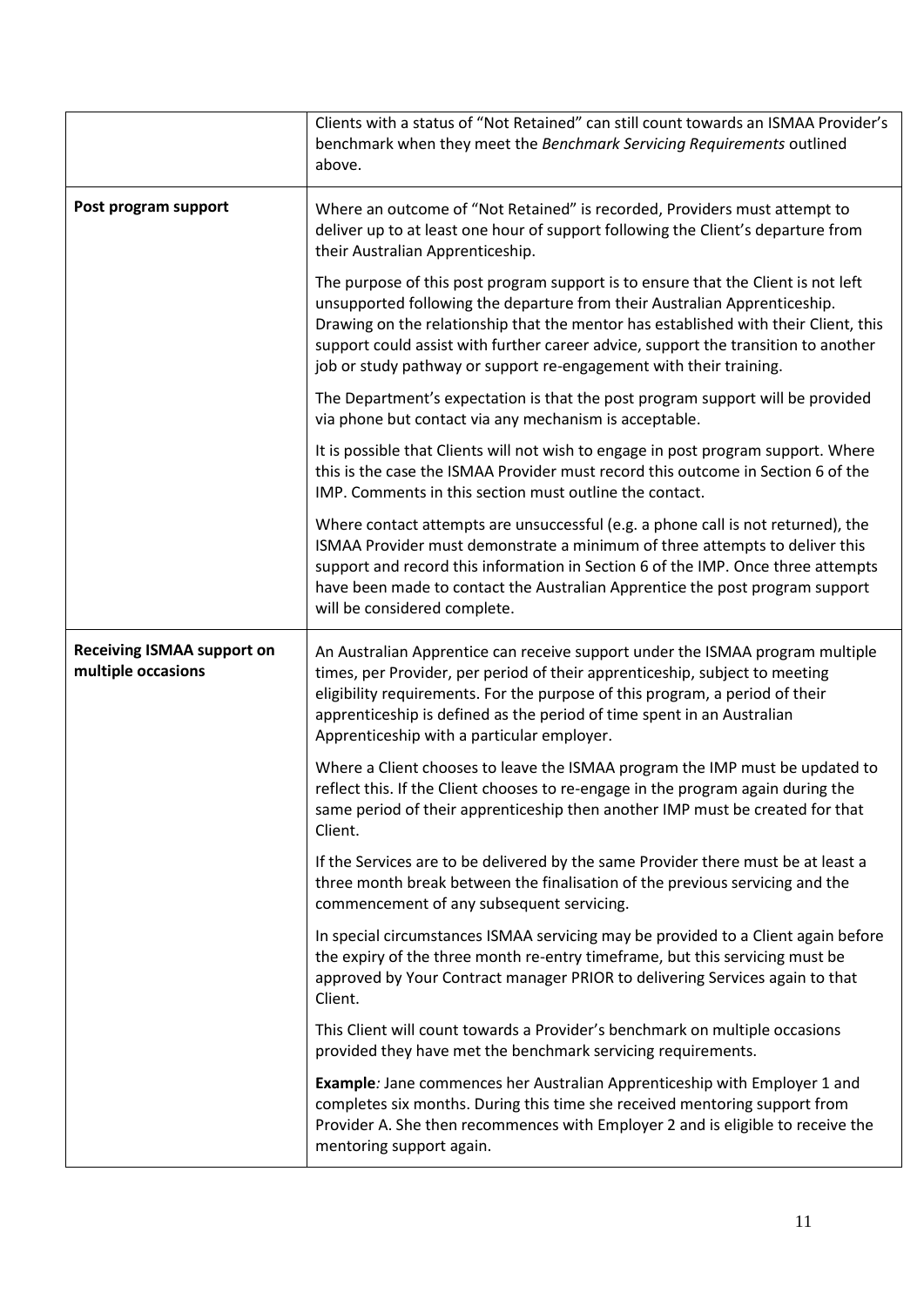|                                                                                            | Example: Henry commences his Australian Apprenticeship with Employer 1. He<br>receives ISMAA support for two months and then chooses not to receive the<br>Service any more. Four months later Henry requests to receive ISMAA support<br>again. This support is provided by the same Provider and he is still in the same<br>period of his Australian Apprenticeship. In this example both periods of ISMAA<br>support would count towards the benchmarks assuming they meet the other<br>criteria. |
|--------------------------------------------------------------------------------------------|------------------------------------------------------------------------------------------------------------------------------------------------------------------------------------------------------------------------------------------------------------------------------------------------------------------------------------------------------------------------------------------------------------------------------------------------------------------------------------------------------|
|                                                                                            | <b>Example:</b> Samantha commences her Australian Apprenticeship with Employer 1<br>and completes three months. During this time she received mentoring support<br>from Provider A. She then recommences with Employer 2 and receives the<br>mentoring support again from Provider A as this is with a new employer. In this<br>example Samantha is counted twice towards the benchmark for Provider A.                                                                                              |
| <b>Finalisation of mentoring</b>                                                           | Mentoring Providers must complete Section 6 of the IMP which identifies an<br>outcome and reason for finalising their involvement with the program. A<br>"retained" or "not retained" outcome must be recorded in the IMP.                                                                                                                                                                                                                                                                           |
|                                                                                            | Providers must also include comments regarding the outcome of their involvement<br>with the Client.                                                                                                                                                                                                                                                                                                                                                                                                  |
| Service regions                                                                            | Services must be provided throughout the entire region(s) specified in Your<br>Contract.                                                                                                                                                                                                                                                                                                                                                                                                             |
| <b>Australian Apprentices</b><br>employed by Group Training<br><b>Organisations (GTOs)</b> | Australian Apprentices employed by GTOs are eligible to receive Services under the<br>ISMAA program. A Client's IMP must describe how ISMAA Services will<br>complement, and not duplicate, the pastoral care services provided by the GTO.                                                                                                                                                                                                                                                          |
| <b>Duplication of Services</b>                                                             | Mentors need to be mindful of other mentoring/support programs that operate in<br>the market. Mentors must identify any other similar services that are being<br>received by the Australian Apprentice in their IMP. The IMP must then detail how<br>the ISMAA Services are complementary and do not duplicate other services being<br>delivered to that Australian Apprentice.                                                                                                                      |
| <b>Engaging with Australian</b><br><b>Apprentices</b>                                      | ISMAA Providers are responsible for developing strategies to identify and engage<br>with Australian Apprentices for the purpose of delivering services through this<br>program.                                                                                                                                                                                                                                                                                                                      |

#### <span id="page-11-0"></span>**4 SERVICING POST 30 JUNE 2019**

| <b>Provision of Services post 30</b><br><b>June 2019</b> | You are Contracted to deliver Services to Clients up to 31 December 2019. Clients<br>may commence receiving ISMAA Services up to and including 30 June 2019.<br>Following this date new Clients must not be taken into the ISMAA program,<br>however those already in the program can continue to receive Services until<br>31 December 2019 in line with the Client's IMP. |
|----------------------------------------------------------|-----------------------------------------------------------------------------------------------------------------------------------------------------------------------------------------------------------------------------------------------------------------------------------------------------------------------------------------------------------------------------|
| <b>Transition Out Plan</b>                               | ISMAA Providers must provide the Department with a Transition Out Plan. This<br>plan must describe Your approach to the finalisation of Services with Clients who<br>require support post 31 December 2019.                                                                                                                                                                 |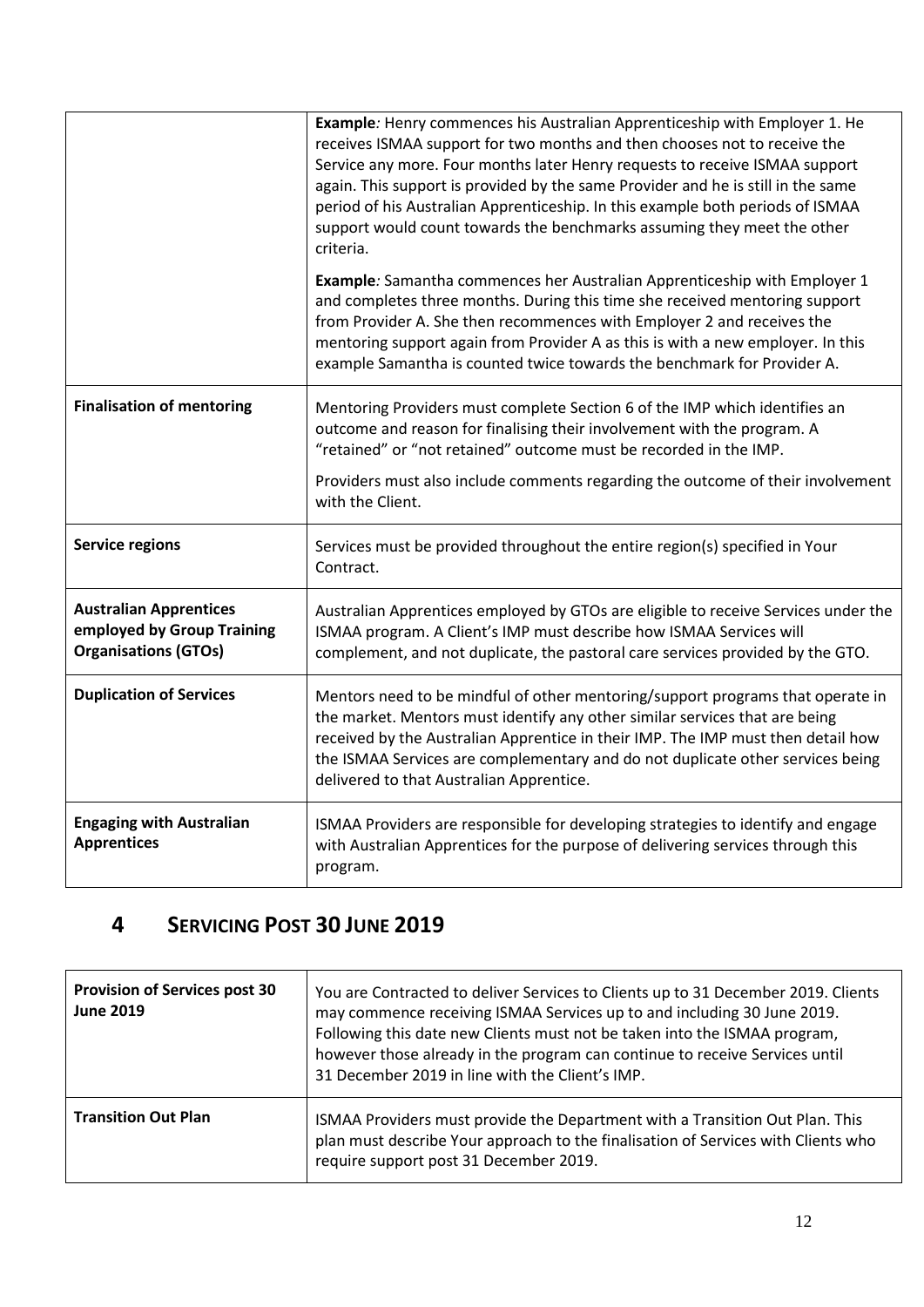|                                                       | Where a Transition Out Plan provides for referrals for Service continuation by<br>another organisation, You must include documentary evidence that this agreement<br>is in place.<br>This plan must be provided to the Department by 4 October 2019.                                                                                                             |
|-------------------------------------------------------|------------------------------------------------------------------------------------------------------------------------------------------------------------------------------------------------------------------------------------------------------------------------------------------------------------------------------------------------------------------|
| <b>Monitoring of performance</b><br>post 30 June 2019 | The Department will continue to undertake IMP monitoring following<br>30 June 2019. The Department will target monitoring samples to focus on Clients<br>who entered the program in the three months from April - June 2019 to ensure<br>they have received Services in line with those outlined in their IMP, Your Contract<br>and in Your Transition Out Plan. |

#### <span id="page-12-0"></span>**5 PAYMENTS**

| <b>Overview</b>                | ISMAA Providers are paid fees for providing mentoring Services under the ISMAA<br>program. These Services must be delivered in line with the terms of Your Contract<br>and these Services must be made available at no cost to the Australian Apprentice.                 |
|--------------------------------|---------------------------------------------------------------------------------------------------------------------------------------------------------------------------------------------------------------------------------------------------------------------------|
|                                |                                                                                                                                                                                                                                                                           |
| <b>Eligibility for payment</b> | You are paid in advance for the number of Clients You are Contracted to mentor<br>during the payment period. This is based on a pro rata figure of Your Contract<br>benchmark. In order to be eligible to receive payment for a Client You must have,<br>for each Client: |
|                                | Delivered a minimum of one hour of mentoring support to the Department's<br>satisfaction; and<br>• A Commenced IMP in place.                                                                                                                                              |
| Pro rata milestone calculation | Funding for the ISMAA program is split across two financial years. Approximately<br>33% of funding is allocated in the 2017/18 financial year with the remainder in the<br>2018/19 financial year.                                                                        |
|                                | Services will be delivered in the 2017/18 financial year across approximately eight<br>months following the procurement process and establishment of Providers. This<br>equates to approximately \$2.42 million (or 4.15% of total expenditure) expended<br>per month.    |
|                                | Services will be Commenced in the 2018/19 financial year across 12 months. This<br>equates to approximately \$3.25 million (or 5.6% of total expenditure) expended<br>per month.                                                                                          |
|                                | The Department will calculate pro rata milestones that ISMAA Providers must<br>reach through the life of their Contract in line with these considerations. This is to<br>ensure that the overall program goals are on target to be achieved.                              |
|                                | These milestones must be achieved in the same timeframes in which Your Service<br>report must be provided to the Department. I.e. by the start of Month 4.                                                                                                                |
|                                | In practice this calculation means:                                                                                                                                                                                                                                       |
|                                | Milestone 1 will represent 12.4% of Your total benchmark (3 months)<br>Milestone 2 will represent 29.1% of Your total benchmark (7 months)<br>• Milestone 3 will represent 51.3% of Your total benchmark (11 months)                                                      |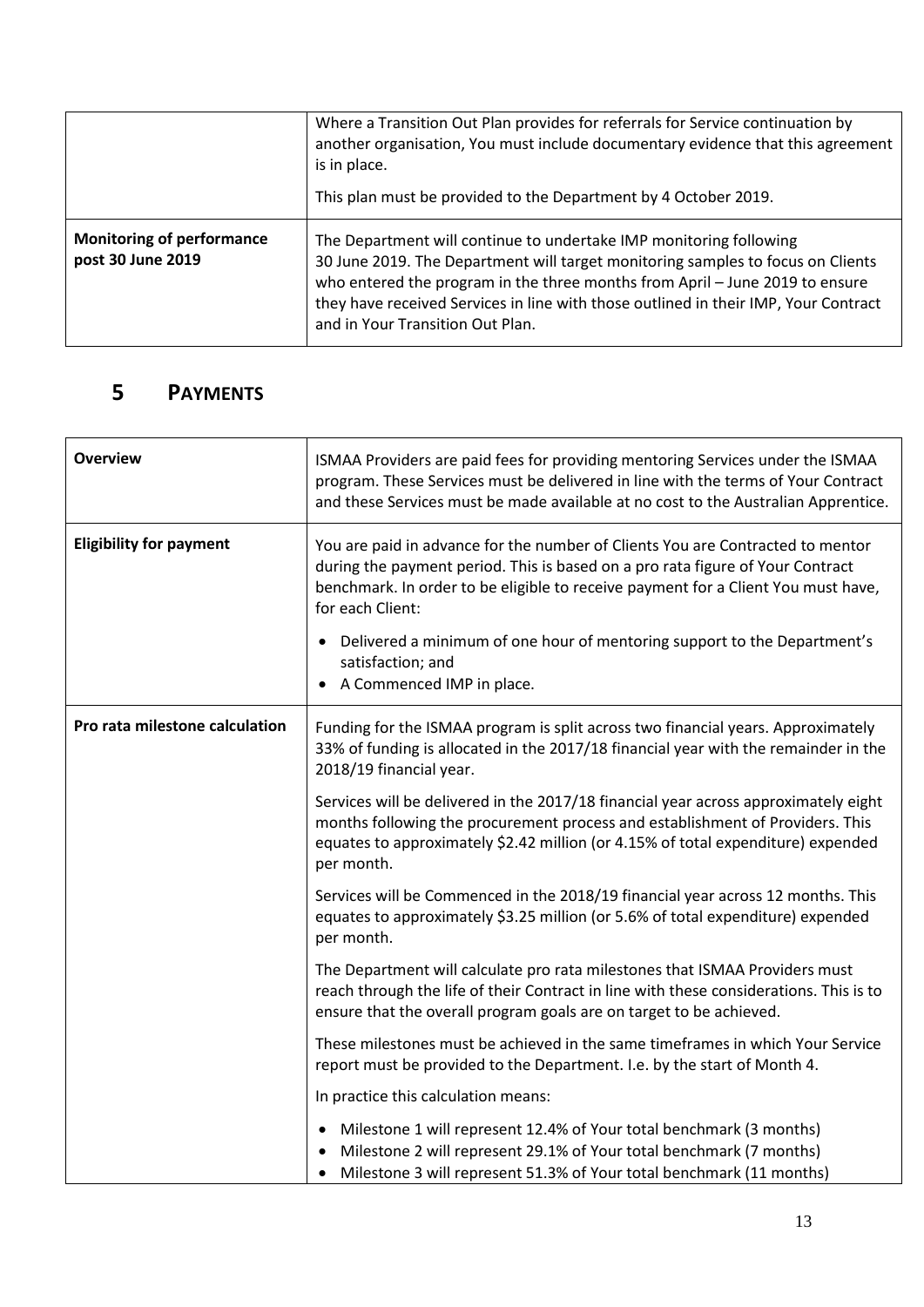|                                |                                                                                                                                                                                                                                                                                                                                                                       |                                                                          | Milestone 4 will represent 73.5% of Your total benchmark (15 months)<br>Overall Contract milestone (100%) must be achieved by 1 July 2019.                                                                                                                                                                                      |                                |                                             |                                                            |  |  |  |
|--------------------------------|-----------------------------------------------------------------------------------------------------------------------------------------------------------------------------------------------------------------------------------------------------------------------------------------------------------------------------------------------------------------------|--------------------------------------------------------------------------|---------------------------------------------------------------------------------------------------------------------------------------------------------------------------------------------------------------------------------------------------------------------------------------------------------------------------------|--------------------------------|---------------------------------------------|------------------------------------------------------------|--|--|--|
|                                | For example:                                                                                                                                                                                                                                                                                                                                                          |                                                                          |                                                                                                                                                                                                                                                                                                                                 |                                |                                             |                                                            |  |  |  |
|                                | Provider A has a total Contract benchmark of 1000 Clients<br>Milestone 1 will represent 124 Clients<br>Milestone 2 will represent 291 Clients<br>Milestone 3 will represent 513 Clients<br>Milestone 4 will represent 735 Clients<br>Overall Contract milestone of 1000 Clients must be achieved by 1 July 2019.<br>These milestones will form part of Your Contract. |                                                                          |                                                                                                                                                                                                                                                                                                                                 |                                |                                             |                                                            |  |  |  |
| <b>Payment Period</b>          |                                                                                                                                                                                                                                                                                                                                                                       |                                                                          | There are five payment periods throughout Your Contract. Payments will be made<br>in advance and will be for a specified period, subject to the achievement of<br>milestones, as required above, to the Department's satisfaction. These periods are<br>outlined below and are subject to change as required by the Department. |                                |                                             |                                                            |  |  |  |
|                                | Payment<br><b>Period</b>                                                                                                                                                                                                                                                                                                                                              | <b>Milestone</b>                                                         | <b>Payment Date</b><br>(payment will be<br>made within 30 days<br>of this date)                                                                                                                                                                                                                                                 | Provider<br>Data<br><b>Due</b> | Payment<br><b>Period</b><br><b>End Date</b> | <b>Amount</b><br>payable (% of<br>total Contract<br>value) |  |  |  |
|                                | 1                                                                                                                                                                                                                                                                                                                                                                     | $\mathbf{1}$                                                             | Contract<br>commencement<br>date                                                                                                                                                                                                                                                                                                | 1 Feb<br>2018                  | 28 Feb<br>2018                              | 25%                                                        |  |  |  |
|                                | 1 Jun<br>30 Jun<br>$\overline{2}$<br>1 Mar 2018<br>2<br>8.17%<br>2018<br>2018                                                                                                                                                                                                                                                                                         |                                                                          |                                                                                                                                                                                                                                                                                                                                 |                                |                                             |                                                            |  |  |  |
|                                | 1 Oct<br>31 Oct<br>3<br>3<br>1 Jul 2018<br>22.28%<br>2018<br>2018                                                                                                                                                                                                                                                                                                     |                                                                          |                                                                                                                                                                                                                                                                                                                                 |                                |                                             |                                                            |  |  |  |
|                                | 1 Feb<br>28 Feb<br>1 Nov 2018<br>22.28%<br>4<br>4<br>2019<br>2019                                                                                                                                                                                                                                                                                                     |                                                                          |                                                                                                                                                                                                                                                                                                                                 |                                |                                             |                                                            |  |  |  |
|                                | Overall<br>1 July<br>30 Jun<br>5<br>Contract<br>1 Mar 2019<br>2019<br>22.27%<br>2019<br>milestone                                                                                                                                                                                                                                                                     |                                                                          |                                                                                                                                                                                                                                                                                                                                 |                                |                                             |                                                            |  |  |  |
| <b>Provider Reporting Data</b> |                                                                                                                                                                                                                                                                                                                                                                       |                                                                          | Providers are required to submit reporting data to the Department one month<br>before the start of the next payment period or in the case of the final Contract<br>payment, following the end of the final payment period.                                                                                                      |                                |                                             |                                                            |  |  |  |
|                                | is not limited to:                                                                                                                                                                                                                                                                                                                                                    |                                                                          | This data must be in the format supplied by the Department and must include, but                                                                                                                                                                                                                                                |                                |                                             |                                                            |  |  |  |
|                                |                                                                                                                                                                                                                                                                                                                                                                       | Client personal details;<br>mentoring start date; and<br>Client outcome. |                                                                                                                                                                                                                                                                                                                                 |                                |                                             |                                                            |  |  |  |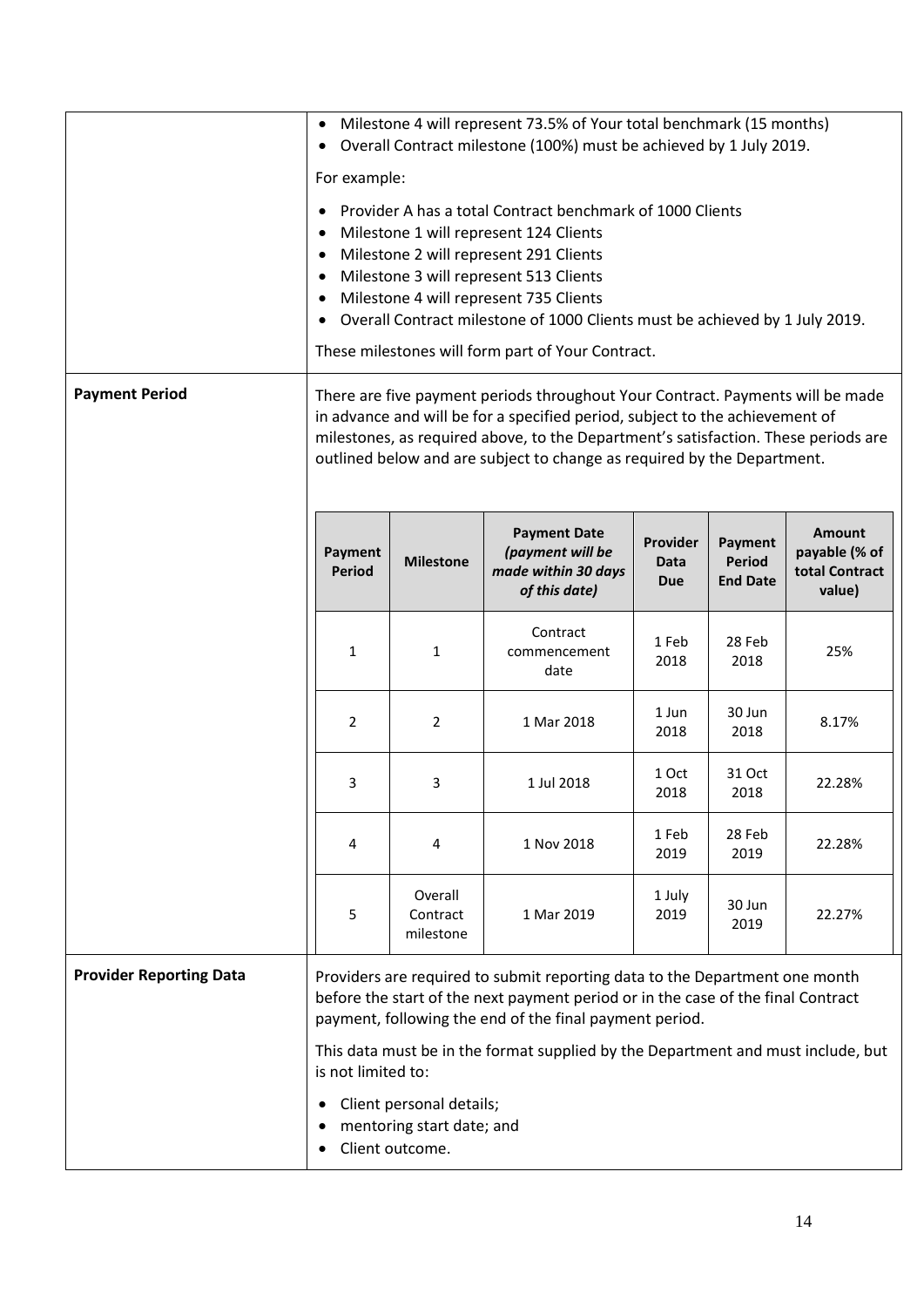|                                    | An example of the data reporting template is included in the attachments to these<br>Guidelines.                                                                                                                                                                                                                                                                 |
|------------------------------------|------------------------------------------------------------------------------------------------------------------------------------------------------------------------------------------------------------------------------------------------------------------------------------------------------------------------------------------------------------------|
|                                    | The data provided in these reports will be used by the Department to assess<br>progress against benchmarks and determine the value of the next payment.                                                                                                                                                                                                          |
|                                    | Providers must ensure that all Clients who meet the Eligibility for Payment criteria<br>outlined above are recorded in this data.                                                                                                                                                                                                                                |
| <b>Final reconciliation period</b> | A final reconciliation will be undertaken at the end of the Contract period. At this<br>point in time the Department will reconcile the activity You have undertaken<br>compared to the benchmarks that were set for the Contract. Any discrepancies<br>between these figures may result in debt recovery action being pursued by the<br>Department against You. |
| <b>Calculation of payments</b>     | You are Contracted to deliver ISMAA Services to a minimum number of Clients<br>over the life of Your Contract. This Contracted figure is separated into pro rata<br>milestones that must be achieved per payment period. As You progress through<br>Your Contract the Department will assess Your progress against Your milestones<br>via Your data reporting.   |
| <b>Achievement of milestones</b>   | When You provide data, the Department will undertake an assessment to<br>determine if You are in line with Your pro rata milestones. The Department will<br>advise You of the result of this assessment and You will send the Department an<br>invoice for Your next payment.                                                                                    |
|                                    | If You are below Your pro rata milestones the Department will only pay You the<br>corresponding amount for the next period for the work You have completed in the<br>current period. For example, if You have achieved 98% of Your pro rata milestone,<br>Your next payment will be 98% of the total amount.                                                     |
|                                    | Likewise, achieving the milestone figure will result in full payment of Your next<br>funding allocation. If You are exceeding or surpassing Your milestones the<br>Department will not pay any amount above the full payment expected. i.e.<br>achieving 105% of Your milestone figure will result in 100% of the payment being<br>made.                         |
|                                    | Where a reallocation of places has been made, the Department will make<br>payments that exceed the initial 100%.                                                                                                                                                                                                                                                 |
| <b>Provision of invoices</b>       | Payments will be made upon provision of an invoice from ISMAA Providers to the<br>Department. The Department will provide advice regarding the due date for these<br>invoices.                                                                                                                                                                                   |

#### <span id="page-14-0"></span>**6 REALLOCATION OF PLACES**

| <b>Overview</b> | In order to ensure the Department receives the greatest value for money from the<br>ISMAA program, the Department may undertake a process to vary business<br>allocations for Providers as part of the calculation for each payment point. |
|-----------------|--------------------------------------------------------------------------------------------------------------------------------------------------------------------------------------------------------------------------------------------|
|                 | Providers must Service a minimum number of Clients within each payment period.<br>Where Providers are unable to Service this number of Clients the Department may                                                                          |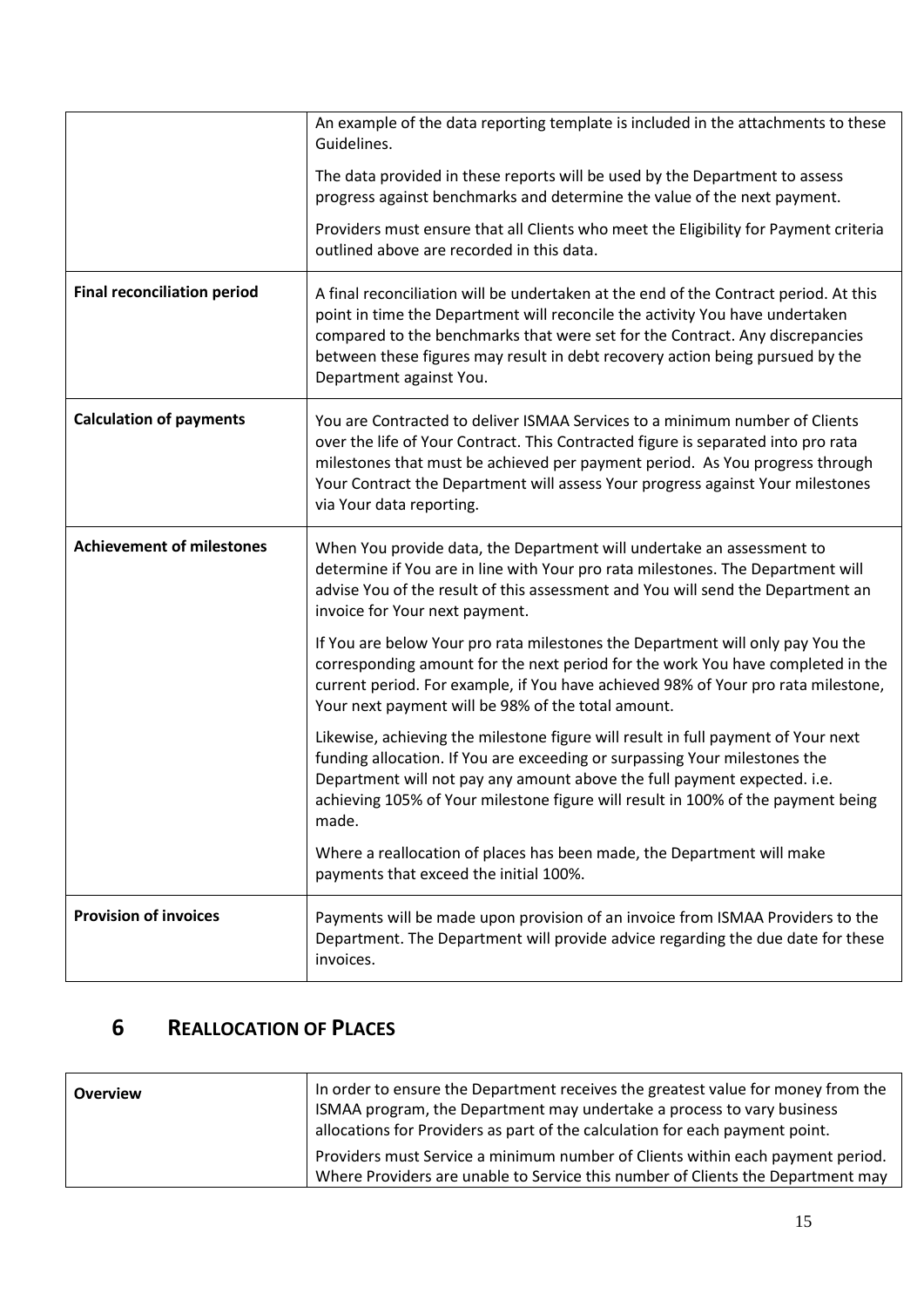|                             | reduce those Providers' allocations and move these places to a Provider that is<br>meeting or exceeding their pro rata milestones.                                                                                                                                                                                                                                    |
|-----------------------------|-----------------------------------------------------------------------------------------------------------------------------------------------------------------------------------------------------------------------------------------------------------------------------------------------------------------------------------------------------------------------|
| <b>Reallocation process</b> | The Department will evaluate the need to reallocate places following the provision<br>of data by ISMAA Providers, due one month before the end of every payment<br>period, or in the event of the final payment, at the period end date.<br>Reallocation will occur at the Department's discretion but not without consultation<br>with the impacted ISMAA Providers. |

#### <span id="page-15-0"></span>**7 PERFORMANCE MANAGEMENT FRAMEWORK**

| Introduction                      |                                   | The Department has developed a performance management framework consisting<br>of two main elements:                                                                                                                                                                         |                                                                                                         |  |  |  |
|-----------------------------------|-----------------------------------|-----------------------------------------------------------------------------------------------------------------------------------------------------------------------------------------------------------------------------------------------------------------------------|---------------------------------------------------------------------------------------------------------|--|--|--|
|                                   | quality Services to Clients, and  |                                                                                                                                                                                                                                                                             | building a productive and on-going business relationship with You that delivers                         |  |  |  |
|                                   | $\bullet$<br>compliance.          | monitoring all aspects of the delivery of ISMAA Services with performance                                                                                                                                                                                                   | measured through a range of Key Performance Indicators and Your Contractual                             |  |  |  |
| <b>Objectives</b>                 |                                   | The Performance Management Framework aims to:                                                                                                                                                                                                                               |                                                                                                         |  |  |  |
|                                   | $\bullet$                         | actively monitor Your performance and Service quality                                                                                                                                                                                                                       |                                                                                                         |  |  |  |
|                                   | $\bullet$                         | identify and promptly address any underperformance                                                                                                                                                                                                                          |                                                                                                         |  |  |  |
|                                   | $\bullet$                         | drive continuous improvement and identification of leading practice                                                                                                                                                                                                         |                                                                                                         |  |  |  |
|                                   |                                   | examine and assess the relevance and effectiveness of Services provided                                                                                                                                                                                                     |                                                                                                         |  |  |  |
|                                   | $\bullet$<br>program.             |                                                                                                                                                                                                                                                                             | ensure value for money from Australian Government investment in the ISMAA                               |  |  |  |
| <b>Key Performance Indicators</b> |                                   | The Key Performance Indicators (KPIs) have been developed to measure the<br>delivery of ISMAA Services against benchmarks and Service quality.                                                                                                                              |                                                                                                         |  |  |  |
|                                   |                                   | KPIs will form the basis for measuring Your performance in conjunction with other<br>terms and conditions in the Contract and the Guidelines. You will be expected to<br>deliver Services in a manner which achieves optimum performance when<br>measured against the KPIs. |                                                                                                         |  |  |  |
|                                   |                                   | These will include both quantitative and qualitative measures.                                                                                                                                                                                                              | Your performance in delivering ISMAA Services will be measured through five KPIs.                       |  |  |  |
|                                   | <b>Measurement</b><br><b>Type</b> | <b>Key Performance</b><br><b>Indicator</b>                                                                                                                                                                                                                                  | <b>Key Performance</b><br><b>Indicator requirement</b>                                                  |  |  |  |
|                                   | Quantitative                      | The number of Clients<br>1 ISMAA Benchmark<br>serviced meets or exceeds<br>Your ISMAA Benchmark as<br>specified in Your Contract.                                                                                                                                           |                                                                                                         |  |  |  |
|                                   |                                   | <b>IMP Monitoring</b><br>$\overline{2}$                                                                                                                                                                                                                                     | Your administration and<br>provision of Individual<br>Mentoring Plans must be in<br>accordance with the |  |  |  |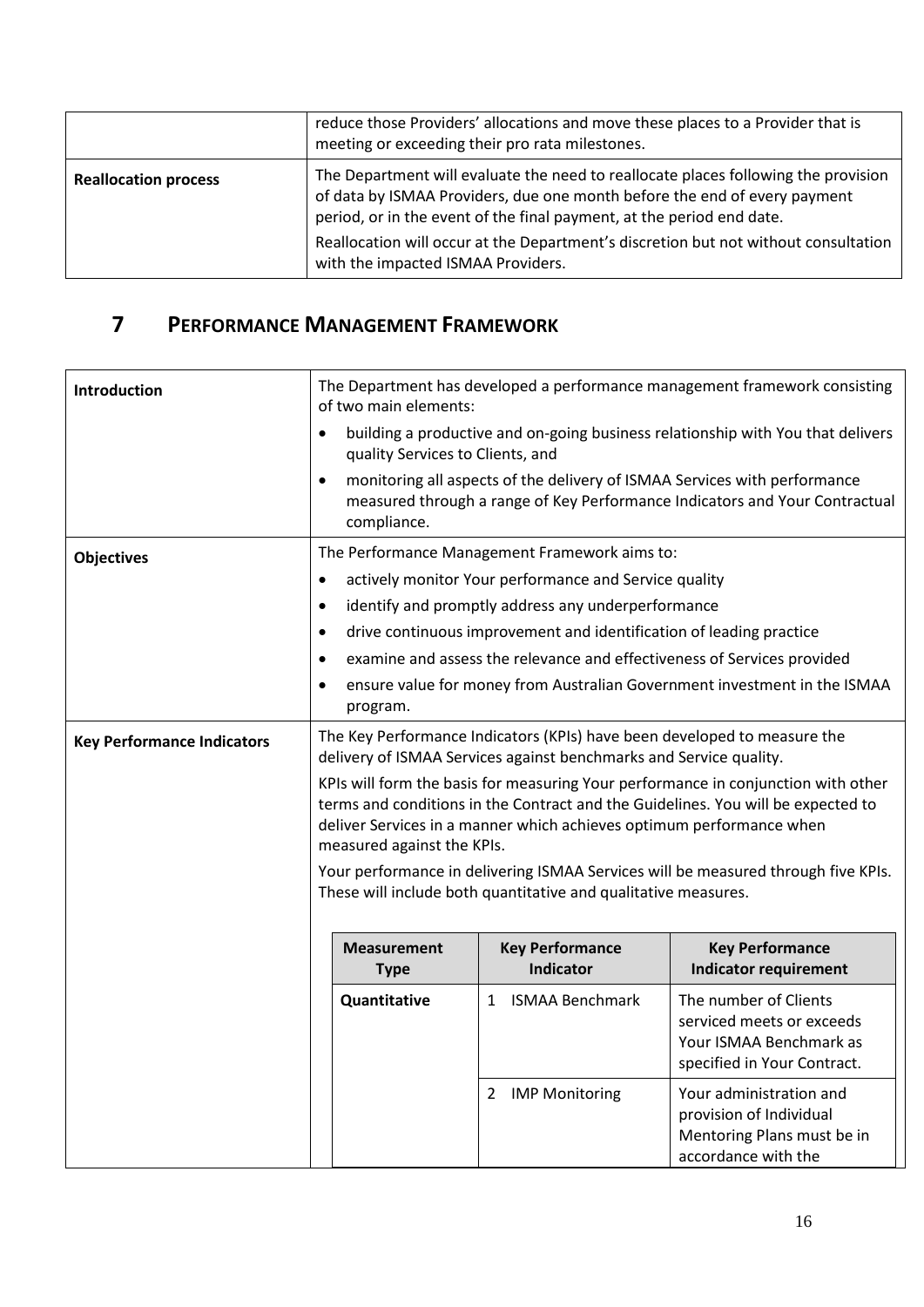|                                            |                                       |                |                                                                                | Guidelines and program<br>expectations.                                                                                                                                                                                                                |
|--------------------------------------------|---------------------------------------|----------------|--------------------------------------------------------------------------------|--------------------------------------------------------------------------------------------------------------------------------------------------------------------------------------------------------------------------------------------------------|
|                                            |                                       | 3              | Data Reporting                                                                 | Your administration and<br>provision of ISMAA Reporting<br>Data must be in accordance<br>with the Guidelines and<br>program expectations.                                                                                                              |
|                                            |                                       | 4              | <b>Retention Targets</b>                                                       | Your performance against<br>Retention Targets that are<br>specified in Your Contract.                                                                                                                                                                  |
|                                            | Qualitative                           | 5              | <b>ISMAA Service</b><br>Reports                                                | <b>Submission of ISMAA Service</b><br>Reports meets requirements<br>of the Guidelines and meets<br>the Departments<br>expectations.                                                                                                                    |
| <b>Alternative performance</b><br>measures | program delivery.                     |                | of reporting. These measures will not impact on a Provider's recorded          | As a measure of the success of the program the Department will undertake a range<br>performance but the Department may give feedback as part of ensuring quality<br>The areas of the program that are likely to be targeted by this reporting include: |
|                                            | <b>Measure</b>                        |                |                                                                                | <b>Measure Description</b>                                                                                                                                                                                                                             |
|                                            | Client cohort<br>analysis             |                | include Australian Apprentices who:                                            | The number of Clients serviced by Your organisation<br>identified by particular trait. Some of these measures                                                                                                                                          |
|                                            |                                       | ٠<br>$\bullet$ | were previously retrenched workers<br>have experienced long term unemployment  | were previously not in employment, education or                                                                                                                                                                                                        |
|                                            |                                       | $\bullet$      | training<br>are mature aged Australian Apprentices<br>are from regional areas. |                                                                                                                                                                                                                                                        |
|                                            | Contact method<br>frequency           |                | face-to-face.                                                                  | The number of Clients who received Services via a<br>particular method, in particular alternative methods to                                                                                                                                           |
| KPI 1 - ISMAA Benchmark                    | be recorded as a Met/Not Met measure. |                |                                                                                | In order to achieve their benchmark, Providers must achieve their final Contracted<br>benchmark as well as progress milestones identified in their Contract. This KPI will                                                                             |
|                                            |                                       |                | record a Met result for the particular milestone.                              | The Department will consider the evidence where Providers have not achieved<br>milestones or benchmarks. If it is considered acceptable the Department will                                                                                            |
| <b>KPI 2 - IMP Monitoring</b>              |                                       |                | exercise occurring following the first three months of the Contract.           | Monitoring of IMPs will be undertaken every six months, with an initial monitoring                                                                                                                                                                     |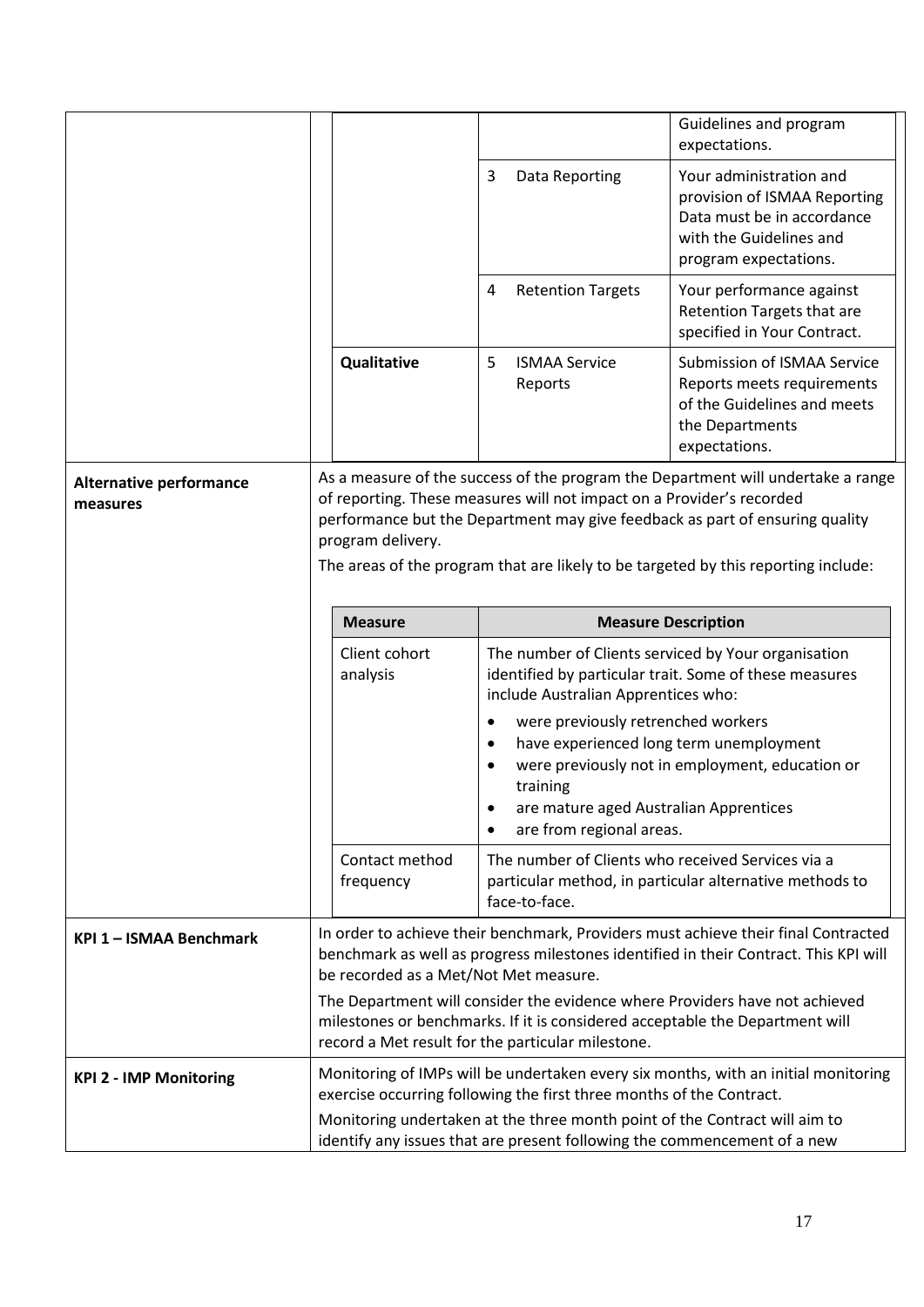|                                  | program. Six monthly monitoring undertaken following this initial monitoring will<br>focus on continued program compliance and administrative quality.                                                                                                                                          |
|----------------------------------|-------------------------------------------------------------------------------------------------------------------------------------------------------------------------------------------------------------------------------------------------------------------------------------------------|
|                                  | IMP Monitoring will require Providers to produce a sample of IMPs for the<br>Department's assessment. The Department will assess each IMP for administrative<br>quality to ensure all information is accurate, complete and appropriate.                                                        |
|                                  | The Department will give Providers a list of records that must be produced for<br>monitoring.                                                                                                                                                                                                   |
|                                  | This monitoring may be undertaken at other times throughout the life of the<br>Contract as required by the Department. Providers must also be aware that the<br>Department may wish to review a specific sample of IMPs as part of ongoing<br>Contract management.                              |
|                                  | The Department will liaise with ISMAA Providers regarding the production of the<br>IMPs that are to be monitored.                                                                                                                                                                               |
| KPI 3 - Data Reporting           | Providers are required to submit reporting data to the Department one month<br>before the start of the next payment period or in the case of the final Contract<br>payment, following the end of the payment period.                                                                            |
|                                  | Data must be in the format supplied by the Department and must include, but not<br>limited to:                                                                                                                                                                                                  |
|                                  | Client personal details<br>Mentoring start date<br>Outcome                                                                                                                                                                                                                                      |
|                                  | The data must identify Clients who have received Services and will be used to<br>assess performance against milestones. Providers should note that failure to<br>provide suitable, accurate data reporting may result in upcoming payment<br>amounts being reduced or places being reallocated. |
|                                  | Providers may be required to submit data reporting at other times as required by<br>the Department.                                                                                                                                                                                             |
| <b>KPI 4 - Retention Targets</b> | A measure of success under this program will be the retention of apprentices<br>against the target that are identified in Your Contract for delivery of Services under<br>the ISMAA program.                                                                                                    |
|                                  | These targets will be measured at least twice through the program, at<br>30 June 2018 and 30 June 2019.                                                                                                                                                                                         |
| KPI 5 - ISMAA Service Report     | The Department requires the ISMAA Provider Reports to be submitted one month<br>prior to Your next payment point for the duration of the Contract and must be<br>completed in the template provided by the Department.                                                                          |
|                                  | ISMAA Provider reporting must contain both quantitative data and a qualitative<br>component to reflect Your servicing methodology.                                                                                                                                                              |
|                                  | <b>Quantitative component</b>                                                                                                                                                                                                                                                                   |
|                                  | The quantitative component of the ISMAA Provider Report will be based on Your<br>data. You will input high level statistics regarding performance against Your<br>benchmark and milestones as well as aggregated outcomes to date.                                                              |
|                                  | <b>Qualitative component</b>                                                                                                                                                                                                                                                                    |
|                                  | The qualitative component of the ISMAA Provider Report must identify and<br>analyse the operating environment and its impacts (both positive and negative) on<br>Your ability to successfully deliver the program.                                                                              |
|                                  | <b>Contract manager questions</b>                                                                                                                                                                                                                                                               |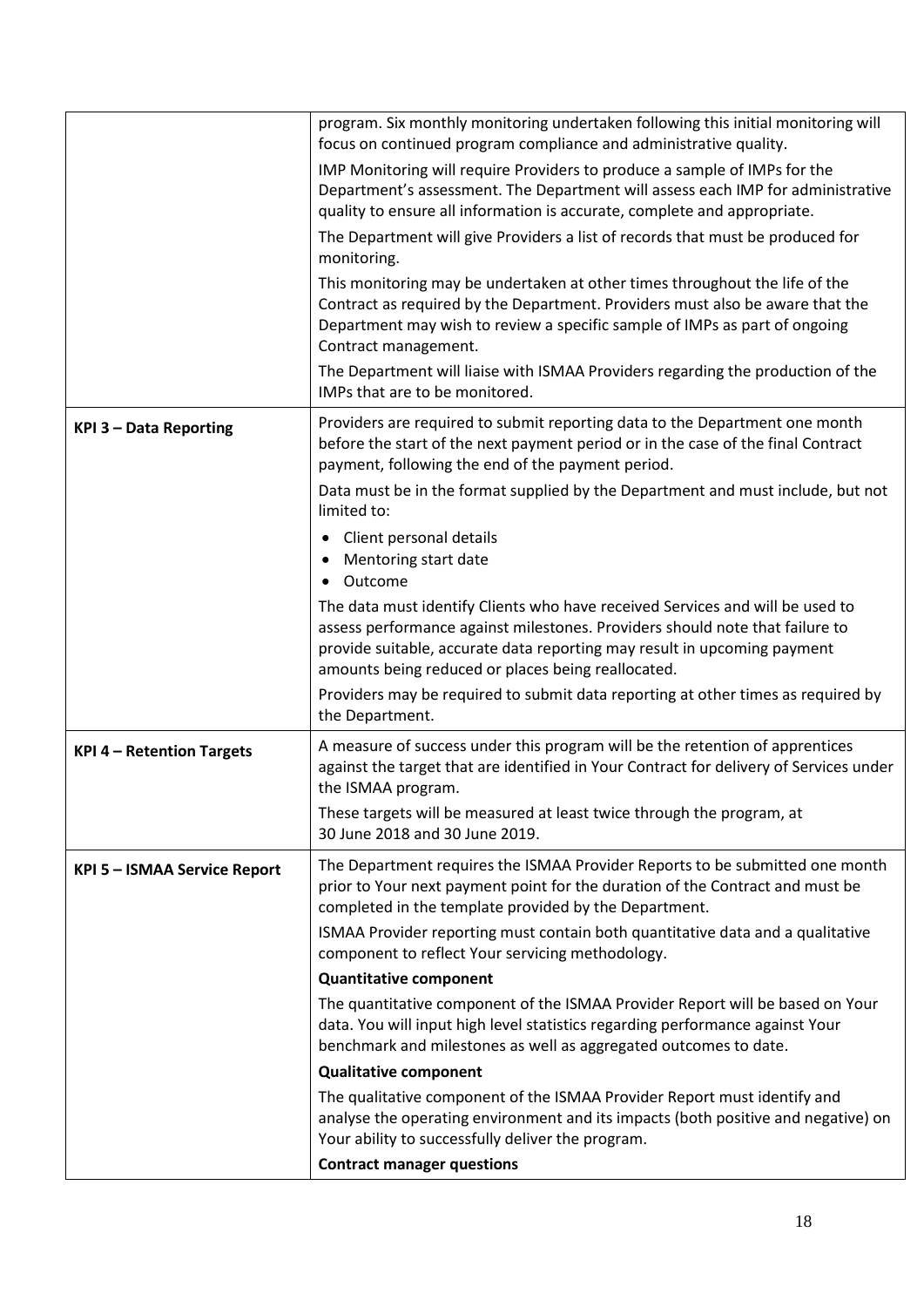|                                               |                                                                                                                                                                                                                                              | Part of the ISMAA Service report will be a requirement to respond to any specific<br>questions Your Contract manager may have after their analysis of the data and<br>ongoing discussions with You during the reporting period. These questions will not<br>count towards the assessment of specific KPIs but will support continuous<br>improvement. |                |                                                                                                                                                                                                                                                |  |  |  |
|-----------------------------------------------|----------------------------------------------------------------------------------------------------------------------------------------------------------------------------------------------------------------------------------------------|-------------------------------------------------------------------------------------------------------------------------------------------------------------------------------------------------------------------------------------------------------------------------------------------------------------------------------------------------------|----------------|------------------------------------------------------------------------------------------------------------------------------------------------------------------------------------------------------------------------------------------------|--|--|--|
| <b>Surveys</b>                                |                                                                                                                                                                                                                                              |                                                                                                                                                                                                                                                                                                                                                       |                | The Department may choose to undertake, or engage an external party to conduct,<br>a program satisfaction survey either during or following the ISMAA program.<br>Where this occurs during the life of the program, Providers will be advised. |  |  |  |
| <b>Business Plan</b>                          |                                                                                                                                                                                                                                              | A business plan will form a schedule to Your contract. This business plan will be<br>developed from the information provided in Your tender response and will include<br>the key aspects of Your service delivery.                                                                                                                                    |                |                                                                                                                                                                                                                                                |  |  |  |
| <b>Reporting templates</b>                    |                                                                                                                                                                                                                                              |                                                                                                                                                                                                                                                                                                                                                       |                | Reporting templates are available in the attachments to these Guidelines.                                                                                                                                                                      |  |  |  |
| <b>Minimum Performance</b><br><b>Standard</b> | The KPIs and benchmarks represent a minimum performance standard and every<br>effort must be made to deliver above these standards.                                                                                                          |                                                                                                                                                                                                                                                                                                                                                       |                |                                                                                                                                                                                                                                                |  |  |  |
| <b>Monitoring Timeline</b>                    | The table below outlines the monitoring and reporting timeframes for Providers to<br>adhere to under these Guidelines. Dates may vary based on Contract<br>commencement date.<br><b>KPI</b><br><b>Date</b><br><b>Performance Requirement</b> |                                                                                                                                                                                                                                                                                                                                                       |                |                                                                                                                                                                                                                                                |  |  |  |
|                                               |                                                                                                                                                                                                                                              |                                                                                                                                                                                                                                                                                                                                                       |                |                                                                                                                                                                                                                                                |  |  |  |
|                                               |                                                                                                                                                                                                                                              | Start of month 4                                                                                                                                                                                                                                                                                                                                      | 1, 2, 3, 5     | • Provider report due<br>• Data reporting due<br>• Monitoring undertaken                                                                                                                                                                       |  |  |  |
|                                               |                                                                                                                                                                                                                                              | Start of month 7                                                                                                                                                                                                                                                                                                                                      | $\overline{2}$ | Monitoring undertaken                                                                                                                                                                                                                          |  |  |  |
|                                               |                                                                                                                                                                                                                                              | Start of month 8                                                                                                                                                                                                                                                                                                                                      | 1, 3, 5        | • Provider report due<br>• Data reporting due                                                                                                                                                                                                  |  |  |  |
|                                               |                                                                                                                                                                                                                                              | 30 June 2018                                                                                                                                                                                                                                                                                                                                          | 4              | Retention rate measured                                                                                                                                                                                                                        |  |  |  |
|                                               |                                                                                                                                                                                                                                              | Start of month 12                                                                                                                                                                                                                                                                                                                                     | 1, 3, 5        | · Provider report due<br>• Data reporting due                                                                                                                                                                                                  |  |  |  |
|                                               |                                                                                                                                                                                                                                              | Start of month 13                                                                                                                                                                                                                                                                                                                                     | $\overline{2}$ | Monitoring undertaken                                                                                                                                                                                                                          |  |  |  |
|                                               |                                                                                                                                                                                                                                              | Start of month 16                                                                                                                                                                                                                                                                                                                                     | 1, 3, 5        | • Provider report due<br>• Data reporting due                                                                                                                                                                                                  |  |  |  |
|                                               |                                                                                                                                                                                                                                              | Start of month 19                                                                                                                                                                                                                                                                                                                                     | $\overline{2}$ | Monitoring undertaken                                                                                                                                                                                                                          |  |  |  |
|                                               |                                                                                                                                                                                                                                              | 30 June 2019                                                                                                                                                                                                                                                                                                                                          | 4              | Retention rate measured                                                                                                                                                                                                                        |  |  |  |
|                                               |                                                                                                                                                                                                                                              | Start of month 21                                                                                                                                                                                                                                                                                                                                     | 1, 3, 5        | • Provider report due<br>• Data reporting due                                                                                                                                                                                                  |  |  |  |
|                                               |                                                                                                                                                                                                                                              | Start of month 25                                                                                                                                                                                                                                                                                                                                     | $\overline{2}$ | Monitoring undertaken                                                                                                                                                                                                                          |  |  |  |
| <b>Program Timeline</b>                       |                                                                                                                                                                                                                                              | program.                                                                                                                                                                                                                                                                                                                                              |                | The table below outlines the key activities relating to the performance<br>management framework and when they fall due across the lifespan of the                                                                                              |  |  |  |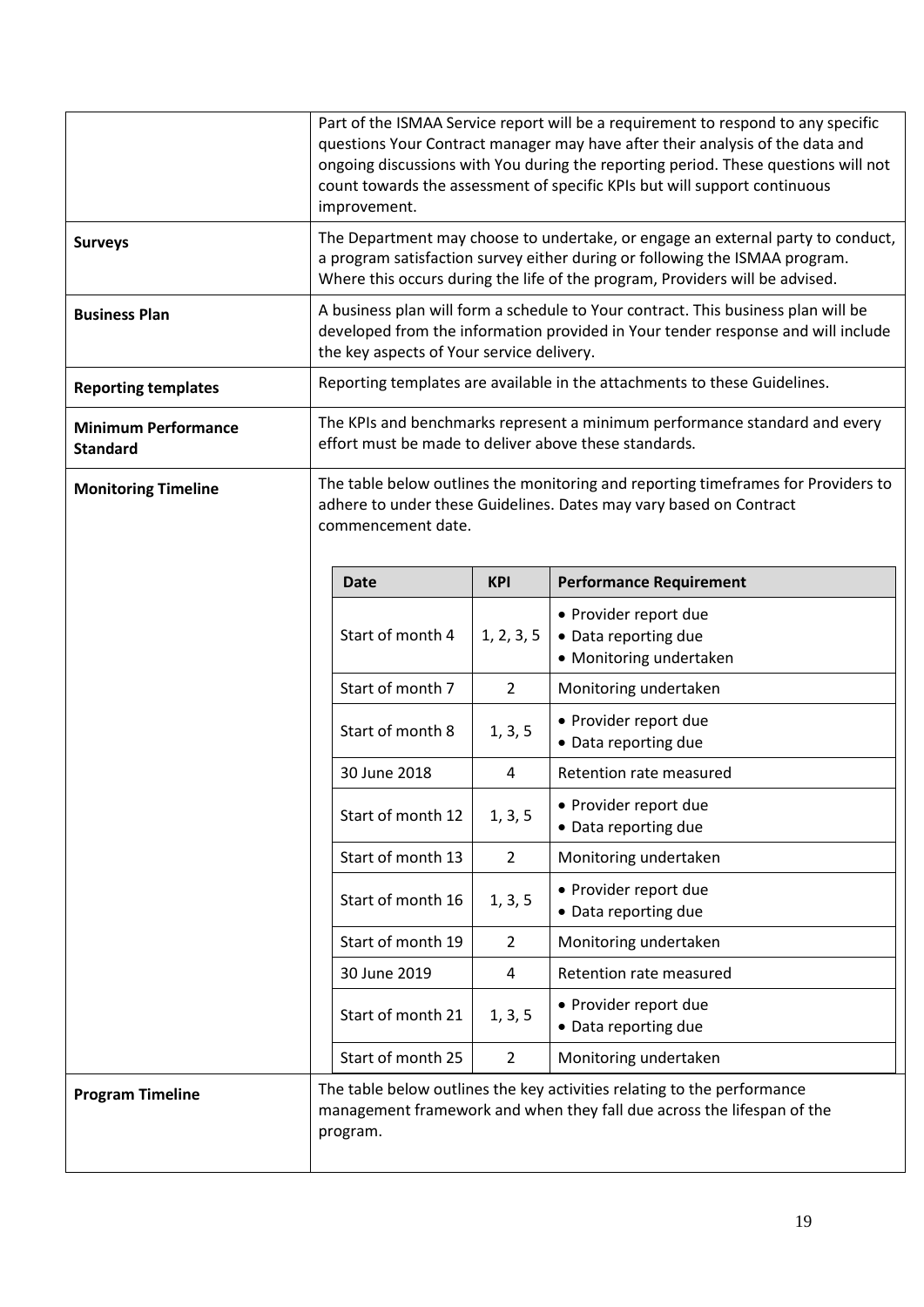| <b>Month</b>     | Payment<br><b>Period</b> | <b>Reporting</b><br><b>Due</b> | <b>Data</b><br>Reporting | <b>Monitoring</b>    | Retention<br><b>Measured</b> |
|------------------|--------------------------|--------------------------------|--------------------------|----------------------|------------------------------|
| $\mathbf{1}$     | $1 - 25%$                |                                |                          |                      |                              |
| $\overline{2}$   | $1 - 25%$                |                                |                          |                      |                              |
| $\overline{3}$   | $1 - 25%$                |                                |                          |                      |                              |
| 4                | $1 - 25%$                | $\sqrt{ }$                     | $\sqrt{\phantom{a}}$     | $\sqrt{\phantom{a}}$ |                              |
| 5                | $2 - 8.17%$              |                                |                          |                      |                              |
| $\boldsymbol{6}$ | $2 - 8.17%$              |                                |                          |                      |                              |
| $\overline{7}$   | $2 - 8.17%$              |                                |                          | $\sqrt{\phantom{a}}$ |                              |
| 8                | $2 - 8.17%$              | $\sqrt{ }$                     | $\sqrt{\phantom{a}}$     |                      | $\sqrt{ }$                   |
| 9                | $3 - 22.28%$             |                                |                          |                      |                              |
| 10               | $3 - 22.28%$             |                                |                          |                      |                              |
| 11               | $3 - 22.28%$             |                                |                          |                      |                              |
| 12               | $3 - 22.28%$             | $\sqrt{}$                      | $\sqrt{\phantom{a}}$     |                      |                              |
| 13               | $4 - 22.27%$             |                                |                          | $\sqrt{\phantom{a}}$ |                              |
| 14               | $4 - 22.27%$             |                                |                          |                      |                              |
| 15               | $4 - 22.27%$             |                                |                          |                      |                              |
| 16               | $4 - 22.27%$             | $\sqrt{ }$                     | $\sqrt{\phantom{a}}$     |                      |                              |
| 17               | $5 - 22.27%$             |                                |                          |                      |                              |
| 18               | $5 - 22.27%$             |                                |                          |                      |                              |
| 19               | $5 - 22.27%$             |                                |                          | $\sqrt{\phantom{a}}$ |                              |
| 20               | $5 - 22.27%$             |                                |                          |                      | $\sqrt{\phantom{a}}$         |
| 21               | N/A                      | $\sqrt{}$                      | $\sqrt{\phantom{a}}$     |                      |                              |
| 22               | N/A                      |                                |                          |                      |                              |
| 23               | N/A                      |                                |                          |                      |                              |
| 24               | N/A                      |                                |                          |                      |                              |
| 25               | N/A                      |                                |                          | $\sqrt{\phantom{a}}$ |                              |
| 26               | N/A                      |                                |                          |                      |                              |

### <span id="page-19-0"></span>**STAKEHOLDER ENGAGEMENT / COMMUNICATIONS STRATEGY**

| Aim | The Stakeholder Engagement Strategy aims to provide clarity in regards to: |
|-----|----------------------------------------------------------------------------|
|     |                                                                            |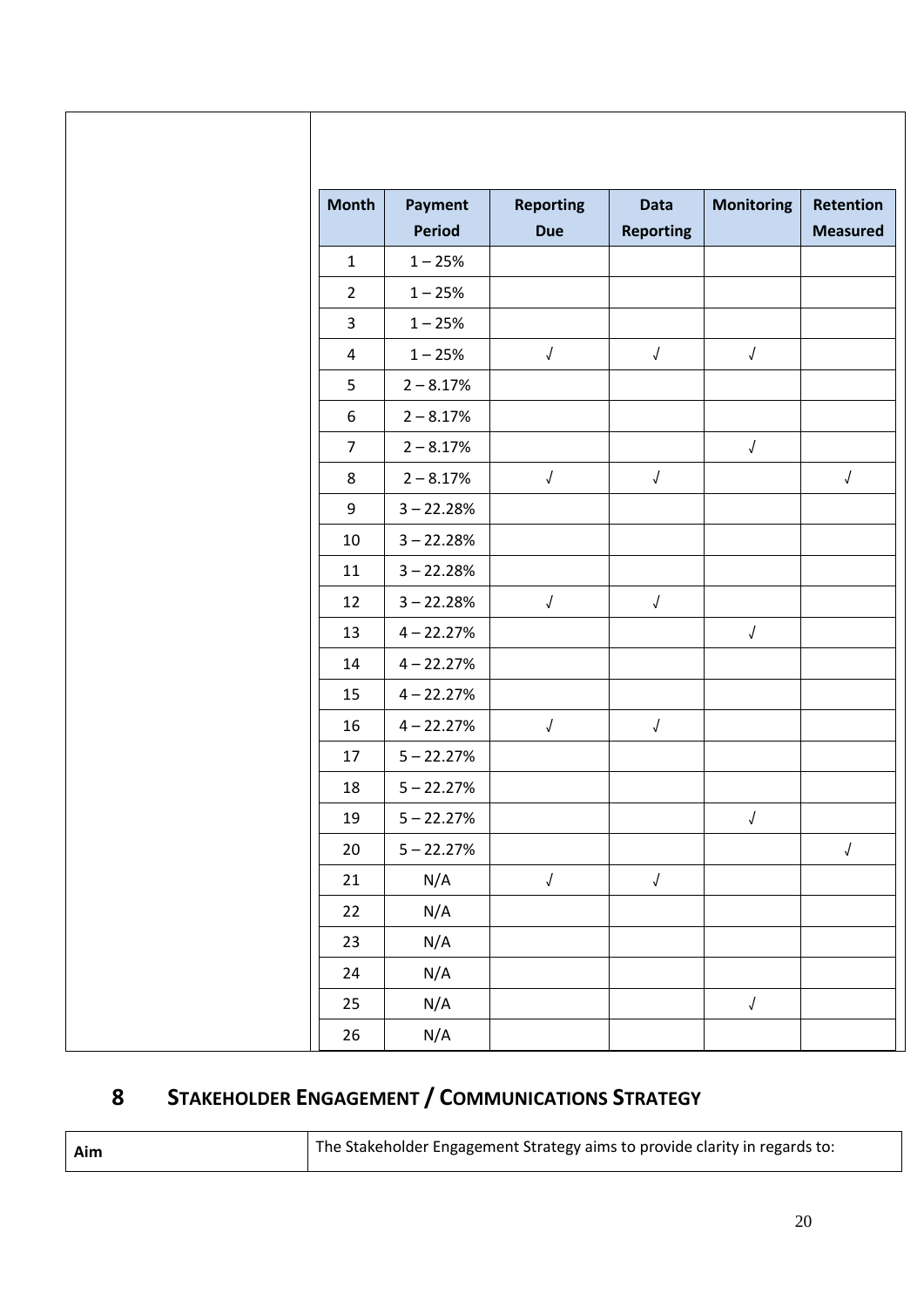| <b>Purpose</b>                                   | the Department and ISMAA Providers' engagement activities anticipated for<br>$\bullet$<br>the Contract period;<br>the Department's expectations of Providers in relation to these activities;<br>$\bullet$<br>the communication methods and protocols that the Department will use<br>$\bullet$<br>throughout the Contract Period; and<br>the Department's expectations of ISMAA Providers in relation to these<br>٠<br>communication methods and protocols.<br>The aim of the Department and ISMAA Provider engagement activities detailed<br>below is to:<br>share knowledge;<br>٠<br>gather industry and market intelligence;<br>$\bullet$<br>create partnerships and relationships; and<br>٠<br>contribute to the overall effectiveness of the delivery of ISMAA Services.                                                                                                                                                                                                                                                                                                                                                                                                                                                                                                                                                                                                                             |
|--------------------------------------------------|------------------------------------------------------------------------------------------------------------------------------------------------------------------------------------------------------------------------------------------------------------------------------------------------------------------------------------------------------------------------------------------------------------------------------------------------------------------------------------------------------------------------------------------------------------------------------------------------------------------------------------------------------------------------------------------------------------------------------------------------------------------------------------------------------------------------------------------------------------------------------------------------------------------------------------------------------------------------------------------------------------------------------------------------------------------------------------------------------------------------------------------------------------------------------------------------------------------------------------------------------------------------------------------------------------------------------------------------------------------------------------------------------------|
| <b>Communication Channels</b>                    | Your Contract Manager is responsible for day-to-day matters concerning the<br>Contract and is Your first point of contact with the Department. Other activities<br>they undertake include:                                                                                                                                                                                                                                                                                                                                                                                                                                                                                                                                                                                                                                                                                                                                                                                                                                                                                                                                                                                                                                                                                                                                                                                                                 |
|                                                  | corresponding with ISMAA Providers, particularly correspondence relating to<br>٠<br>issues of non-compliance or requests for remedial action;<br>establishing and maintaining communication;<br>٠<br>coordinating or undertaking performance and Contract compliance<br>٠<br>monitoring activities;<br>investigating any complaints, facilitating problem resolution and undertaking<br>٠<br>remedial action;<br>identifying and reporting trends from performance monitoring activities;<br>٠<br>informing the Department's National Office of any emerging operational or<br>٠<br>policy issues that may affect the success of the ISMAA program;<br>helping to coordinate activities of other areas of the Department or the<br>٠<br>Government that involve contact with ISMAA Providers; and<br>debt recovery<br>٠<br>Your Contract Managers may delegate some of these tasks to other Departmental<br>officers (their Delegates).<br>Departmental officers may:<br>represent the Contract Manager at events;<br>٠<br>provide responses to enquiries in relation to these operating Guidelines;<br>٠<br>sign formal correspondence and issue emails to You;<br>٠<br>sign correspondence or send emails to their equivalents on administrative<br>٠<br>matters; and<br>manage Contract and guideline interpretations and advice prior to referral to<br>٠<br>or from the Department's National Office. |
| <b>Provision of electronic</b><br>correspondence | The Department undertakes to provide electronic versions (via email) of all hard<br>copied correspondence.                                                                                                                                                                                                                                                                                                                                                                                                                                                                                                                                                                                                                                                                                                                                                                                                                                                                                                                                                                                                                                                                                                                                                                                                                                                                                                 |
| <b>Communication Turnaround</b>                  | The Department undertakes to respond to all correspondence received from You.<br>It is expected that You will respond to all correspondence received from the<br>Department within their specified timeframes.                                                                                                                                                                                                                                                                                                                                                                                                                                                                                                                                                                                                                                                                                                                                                                                                                                                                                                                                                                                                                                                                                                                                                                                             |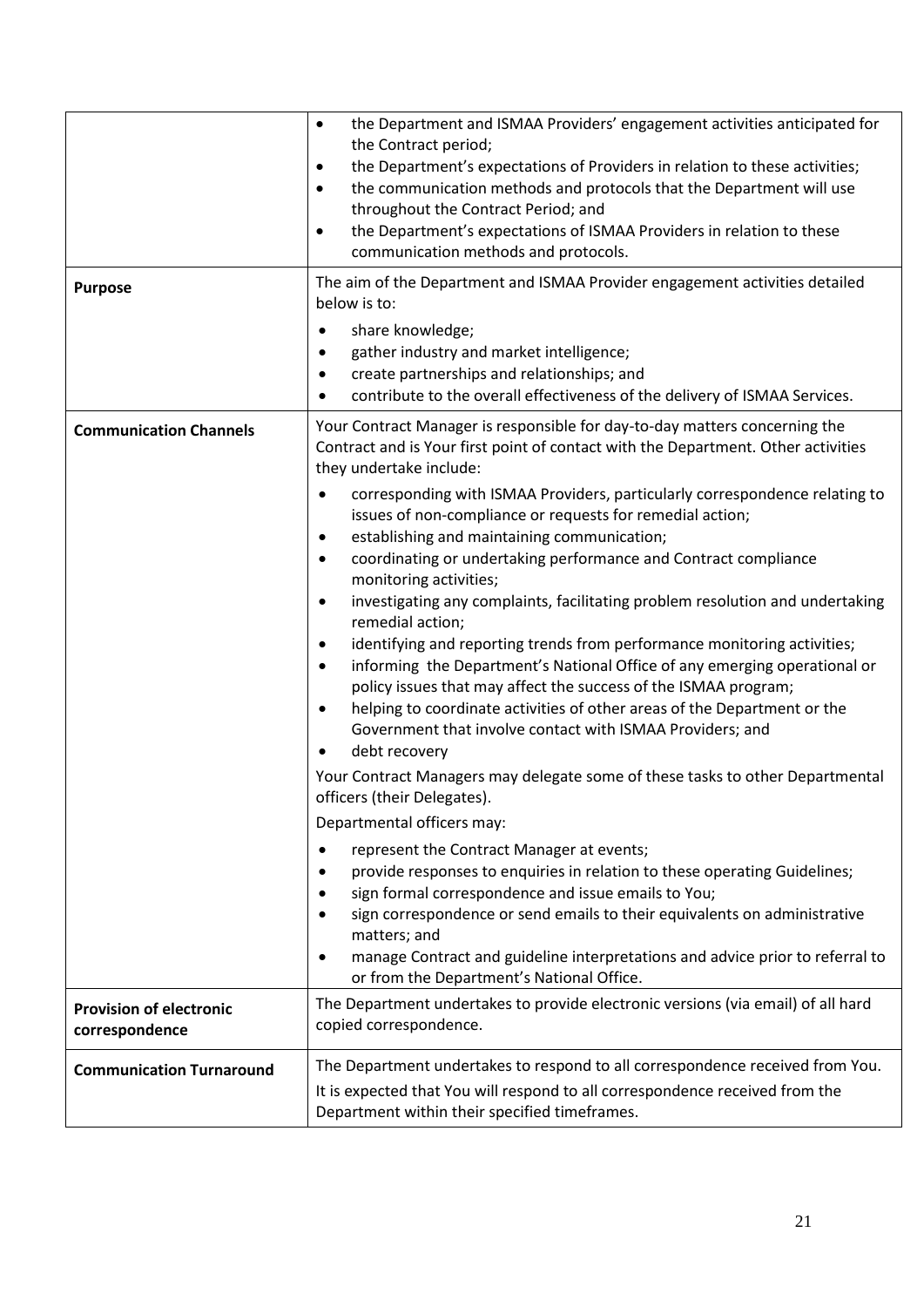| <b>Engagement with Australian</b><br><b>Apprenticeship Support</b> | The Department encourages liaison with Apprenticeship Network Providers on<br>issues relating to Australian Apprenticeships. In this context the Department will<br>afford the same opportunity to all stakeholders to liaise with the Department on |
|--------------------------------------------------------------------|------------------------------------------------------------------------------------------------------------------------------------------------------------------------------------------------------------------------------------------------------|
| <b>Network Providers</b>                                           | issues relating to Australian Apprenticeships.                                                                                                                                                                                                       |

#### <span id="page-21-0"></span>**9 MARKETING**

| <b>Marketing and Promotion</b> | ISMAA Providers are required to market and promote their Services. Promotion<br>will include the comprehensive range of options available to key stakeholders.<br>Marketing and promotional activity includes:<br>promoting the benefits and full range of ISMAA Services to all stakeholders,<br>$\bullet$<br>including employers, Australian Apprentices and industry<br>making available ISMAA promotional material provided electronically by the<br>$\bullet$<br>Department<br>promoting the career pathways of Australian Apprentices in Your industry<br>٠<br>identifying themselves as ISMAA Providers who provide a comprehensive<br>$\bullet$<br>support Service in their Contracted industry / region<br>carrying out targeted local marketing of the ISMAA program consistent with<br>٠<br>the Contract. |  |  |
|--------------------------------|----------------------------------------------------------------------------------------------------------------------------------------------------------------------------------------------------------------------------------------------------------------------------------------------------------------------------------------------------------------------------------------------------------------------------------------------------------------------------------------------------------------------------------------------------------------------------------------------------------------------------------------------------------------------------------------------------------------------------------------------------------------------------------------------------------------------|--|--|
| <b>Branding</b>                | You must market Yourself as an ISMAA Provider. The Department will provide<br>You with an Australian Government logo for use in all publications, informational,<br>promotional and advertising material, products, signage and inventions<br>developed as a result of the ISMAA Services, including correspondence and<br>business cards. This includes any graphical or digital, web-based, television or<br>visual advertising. Marketing, and the use of Australian Government logos, must<br>be consistent with the ISMAA program style guide.                                                                                                                                                                                                                                                                  |  |  |
| Co-branded marketing materials | ISMAA Providers may undertake joint marketing activities and distribute co-<br>branded marketing materials with approved sub-Contractors should they wish to<br>do so.                                                                                                                                                                                                                                                                                                                                                                                                                                                                                                                                                                                                                                               |  |  |
| <b>Electronic materials</b>    | The Department will supply any marketing materials electronically.                                                                                                                                                                                                                                                                                                                                                                                                                                                                                                                                                                                                                                                                                                                                                   |  |  |

#### <span id="page-21-1"></span>**10 COMPLAINTS HANDLING PROCESS**

| <b>Overview</b> | Australian Apprentices, employers and/or any other interested parties may lodge<br>a complaint, query or provide feedback on any aspect of the ISMAA program.<br>You must action complaints regardless of their source. |
|-----------------|-------------------------------------------------------------------------------------------------------------------------------------------------------------------------------------------------------------------------|
|                 | Matters raised could include issues relating to the quality of Services provided by<br>You.                                                                                                                             |
|                 | You must ensure that You advise employers, Australian Apprentices and other<br>interested persons on the operation and procedures of the complaint process.                                                             |